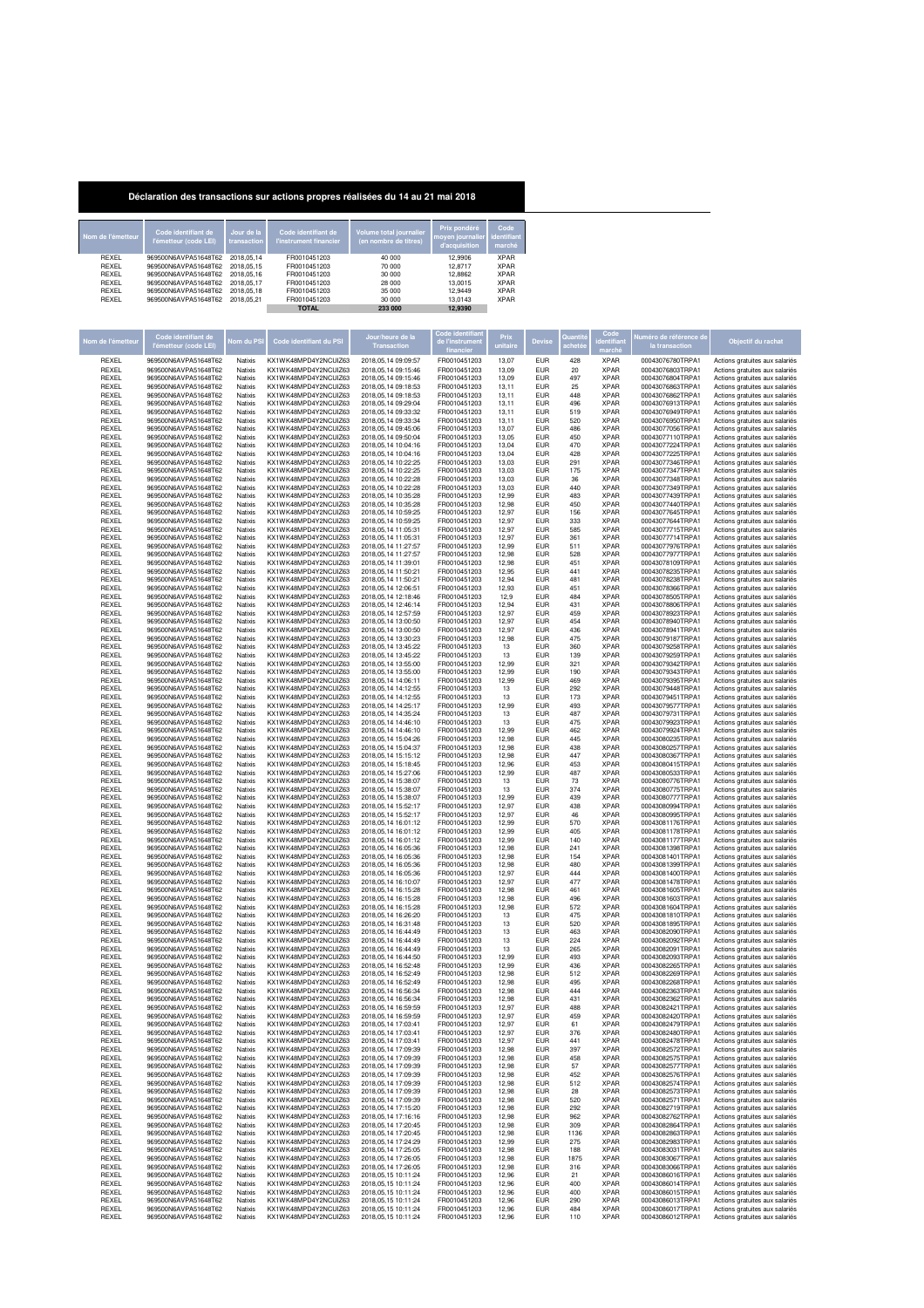| REXEL<br>REXEL | 969500N6AVPA51648T62<br>969500N6AVPA51648T62 | Natixis<br>Natixis | KX1WK48MPD4Y2NCUIZ63<br>KX1WK48MPD4Y2NCUIZ63  | 2018.05.15.10:11:24<br>2018, 05, 15 10:11:24       | FR0010451203<br>FR0010451203 | 12.96<br>12,96 | EUR<br><b>EUR</b>        | 505<br>395     | XPAR<br>XPAR               | 00043086010TRPA1<br>00043086011TRPA1 | Actions gratuites aux salariés<br>Actions gratuites aux salariés |
|----------------|----------------------------------------------|--------------------|-----------------------------------------------|----------------------------------------------------|------------------------------|----------------|--------------------------|----------------|----------------------------|--------------------------------------|------------------------------------------------------------------|
| REXEL          | 969500N6AVPA51648T62                         | Natixis            | KX1WK48MPD4Y2NCUIZ63                          | 2018, 05, 15 10:12: 20                             | FR0010451203                 | 12.97          | <b>EUR</b>               | 494            | <b>XPAR</b>                | 00043086030TRPA1                     | Actions gratuites aux salariés                                   |
| REXEL<br>REXEL | 969500N6AVPA51648T62<br>969500N6AVPA51648T62 | Natixis<br>Natixis | KX1WK48MPD4Y2NCUIZ63<br>KX1WK48MPD4Y2NCUIZ63  | 2018, 05, 15 10:12: 20<br>2018, 05, 15 10:12:20    | FR0010451203<br>FR0010451203 | 12,97<br>12,97 | EUR<br><b>EUR</b>        | 598<br>105     | <b>XPAR</b><br><b>XPAR</b> | 00043086029TRPA1<br>00043086035TRPA1 | Actions gratuites aux salariés<br>Actions gratuites aux salariés |
| REXEL          | 969500N6AVPA51648T62                         | Natixis            | KX1WK48MPD4Y2NCUIZ63                          | 2018,05,15 10:12:20                                | FR0010451203                 | 12,97          | <b>EUR</b>               | 105            | <b>XPAR</b>                | 00043086034TRPA1                     | Actions gratuites aux salariés                                   |
| REXEL<br>REXEL | 969500N6AVPA51648T62<br>969500N6AVPA51648T62 | Natixis<br>Natixis | KX1WK48MPD4Y2NCUIZ63<br>KX1WK48MPD4Y2NCUIZ63  | 2018.05.15 10:12:20<br>2018.05.15 10:12:20         | FR0010451203<br>FR0010451203 | 12,97<br>12.97 | <b>EUR</b><br><b>EUR</b> | 105<br>105     | <b>XPAR</b><br><b>XPAR</b> | 00043086033TRPA1<br>00043086032TRPA1 | Actions gratuites aux salariés<br>Actions gratuites aux salariés |
| REXEL          | 969500N6AVPA51648T62                         | Natixis            | KX1WK48MPD4Y2NCUIZ63                          | 2018, 05, 15 10:12: 20                             | FR0010451203                 | 12,97          | EUR                      | 400            | <b>XPAR</b>                | 00043086031TRPA1                     | Actions gratuites aux salariés                                   |
| REXEL<br>REXEL | 969500N6AVPA51648T62<br>969500N6AVPA51648T62 | Natixis<br>Natixis | KX1WK48MPD4Y2NCUIZ63<br>KX1WK48MPD4Y2NCUIZ63  | 2018, 05, 15 10:12:20<br>2018, 05, 15 10:14:43     | FR0010451203<br>FR0010451203 | 12,97<br>12,97 | <b>EUR</b><br>EUR        | 22<br>168      | <b>XPAR</b><br><b>XPAR</b> | 00043086036TRPA1<br>00043086104TRPA1 | Actions gratuites aux salariés<br>Actions gratuites aux salariés |
| REXEL          | 969500N6AVPA51648T62                         | Natixis            | KX1WK48MPD4Y2NCUIZ63                          | 2018, 05, 15 10:14:43                              | FR0010451203                 | 12,97          | <b>EUR</b>               | 293            | XPAR                       | 00043086105TRPA1                     | Actions gratuites aux salariés                                   |
| REXEL<br>REXEL | 969500N6AVPA51648T62<br>969500N6AVPA51648T62 | Natixis<br>Natixis | KX1WK48MPD4Y2NCUIZ63<br>KX1WK48MPD4Y2NCUIZ63  | 2018, 05, 15 10:14:43<br>2018.05.15 10:14:43       | FR0010451203<br>FR0010451203 | 12.97<br>12,97 | <b>EUR</b><br><b>EUR</b> | 86<br>345      | <b>XPAR</b><br><b>XPAR</b> | 00043086102TRPA1<br>00043086099TRPA1 | Actions gratuites aux salariés<br>Actions gratuites aux salariés |
| REXEL          | 969500N6AVPA51648T62                         | Natixis            | KX1WK48MPD4Y2NCUIZ63                          | 2018, 05, 15 10:19:13                              | FR0010451203                 | 12,96          | <b>EUR</b>               | 437            | <b>XPAR</b>                | 00043086151TRPA1                     | Actions gratuites aux salariés                                   |
| REXEL          | 969500N6AVPA51648T62                         | Natixis            | KX1WK48MPD4Y2NCUIZ63                          | 2018, 05, 15 10: 21: 28                            | FR0010451203                 | 12,96          | <b>EUR</b>               | 453            | <b>XPAR</b>                | 00043086205TRPA1                     | Actions gratuites aux salariés                                   |
| REXEL<br>REXEL | 969500N6AVPA51648T62<br>969500N6AVPA51648T62 | Natixis<br>Natixis | KX1WK48MPD4Y2NCUIZ63<br>KX1WK48MPD4Y2NCUIZ63  | 2018, 05, 15 10: 33: 24<br>2018, 05, 15 10: 33: 24 | FR0010451203<br>FR0010451203 | 12,96<br>12.96 | <b>EUR</b><br><b>EUR</b> | 17<br>433      | <b>XPAR</b><br><b>XPAR</b> | 00043086416TRPA1<br>00043086415TRPA1 | Actions gratuites aux salariés<br>Actions gratuites aux salariés |
| REXEL          | 969500N6AVPA51648T62<br>969500N6AVPA51648T62 | Natixis            | KX1WK48MPD4Y2NCUIZ63<br>KX1WK48MPD4Y2NCLIIZ63 | 2018, 05, 15 10:36:18                              | FR0010451203                 | 12,95          | <b>EUR</b>               | 457            | <b>XPAR</b>                | 00043086475TRPA1                     | Actions gratuites aux salariés                                   |
| REXEL<br>REXEL | 969500N6AVPA51648T62                         | Natixis<br>Natixis | KX1WK48MPD4Y2NCUIZ63                          | 2018, 05, 15 10:50:04<br>2018, 05, 15 10:50:04     | FR0010451203<br>FR0010451203 | 12,94<br>12,94 | <b>EUR</b><br><b>EUR</b> | 99<br>334      | <b>XPAR</b><br><b>XPAR</b> | 00043086854TRPA1<br>00043086853TRPA1 | Actions gratuites aux salariés<br>Actions gratuites aux salariés |
| REXEL<br>REXEL | 969500N6AVPA51648T62<br>969500N6AVPA51648T62 | Natixis<br>Natixis | KX1WK48MPD4Y2NCUIZ63                          | 2018,05,15 10:50:08                                | FR0010451203                 | 12,93<br>12.92 | EUR<br><b>EUR</b>        | 435<br>209     | XPAR<br><b>XPAR</b>        | 00043086866TRPA1<br>00043086951TRPA1 | Actions gratuites aux salariés                                   |
| REXEL          | 969500N6AVPA51648T62                         | Natixis            | KX1WK48MPD4Y2NCUIZ63<br>KX1WK48MPD4Y2NCUIZ63  | 2018, 05, 15 10:54:40<br>2018, 05, 15 10:54:40     | FR0010451203<br>FR0010451203 | 12,92          | <b>EUR</b>               | 223            | <b>XPAR</b>                | 00043086950TRPA1                     | Actions gratuites aux salariés<br>Actions gratuites aux salariés |
| REXEL          | 969500N6AVPA51648T62                         | Natixis            | KX1WK48MPD4Y2NCUIZ63                          | 2018, 05, 15 10:59:53                              | FR0010451203                 | 12,9           | <b>EUR</b>               | 461            | <b>XPAR</b><br><b>XPAR</b> | 00043087025TRPA1<br>00043087403TRPA1 | Actions gratuites aux salariés                                   |
| REXEL<br>REXEL | 969500N6AVPA51648T62<br>969500N6AVPA51648T62 | Natixis<br>Natixis | KX1WK48MPD4Y2NCUIZ63<br>KX1WK48MPD4Y2NCUIZ63  | 2018, 05, 15 11:15:49<br>2018.05.15 11:15:49       | FR0010451203<br>FR0010451203 | 12,9<br>12,9   | <b>EUR</b><br><b>EUR</b> | 458<br>55      | <b>XPAR</b>                | 00043087404TRPA1                     | Actions gratuites aux salariés<br>Actions gratuites aux salariés |
| REXEL          | 969500N6AVPA51648T62                         | Natixis            | KX1WK48MPD4Y2NCUIZ63                          | 2018, 05, 15 11: 26: 05                            | FR0010451203                 | 12.9           | <b>EUR</b>               | 147            | <b>XPAR</b>                | 00043087631TRPA1                     | Actions gratuites aux salariés                                   |
| REXEL<br>REXEL | 969500N6AVPA51648T62<br>969500N6AVPA51648T62 | Natixis<br>Natixis | KX1WK48MPD4Y2NCUIZ63<br>KX1WK48MPD4Y2NCUIZ63  | 2018, 05, 15 11: 26: 37<br>2018, 05, 15 11: 34: 44 | FR0010451203<br>FR0010451203 | 12,89<br>12,92 | EUR<br><b>EUR</b>        | 297<br>110     | <b>XPAR</b><br><b>XPAR</b> | 00043087638TRPA1<br>00043087822TRPA1 | Actions gratuites aux salariés<br>Actions gratuites aux salariés |
| REXEL          | 969500N6AVPA51648T62                         | Natixis            | KX1WK48MPD4Y2NCUIZ63                          | 2018, 05, 15 11: 34: 44                            | FR0010451203                 | 12,92          | EUR                      | $\overline{4}$ | <b>XPAR</b>                | 00043087823TRPA1                     | Actions gratuites aux salariés                                   |
| REXEL<br>REXEL | 969500N6AVPA51648T62<br>969500N6AVPA51648T62 | Natixis<br>Natixis | KX1WK48MPD4Y2NCUIZ63<br>KX1WK48MPD4Y2NCUIZ63  | 2018, 05, 15 11: 34: 44<br>2018, 05, 15 11:41:00   | FR0010451203<br>FR0010451203 | 12,92<br>12.92 | <b>EUR</b><br><b>EUR</b> | 397<br>521     | <b>XPAR</b><br><b>XPAR</b> | 00043087824TRPA1<br>00043087893TRPA1 | Actions gratuites aux salariés<br>Actions gratuites aux salariés |
| REXEL          | 969500N6AVPA51648T62                         | Natixis            | KX1WK48MPD4Y2NCUIZ63                          | 2018.05.15 11:47:53                                | FR0010451203                 | 12,91          | <b>EUR</b>               | 412            | <b>XPAR</b>                | 00043088026TRPA1                     | Actions gratuites aux salariés                                   |
| REXEL<br>REXEL | 969500N6AVPA51648T62<br>969500N6AVPA51648T62 | Natixis<br>Natixis | KX1WK48MPD4Y2NCUIZ63<br>KX1WK48MPD4Y2NCUIZ63  | 2018, 05, 15 11: 48: 12<br>2018, 05, 15 11:48:12   | FR0010451203<br>FR0010451203 | 12,91<br>12,91 | <b>EUR</b><br><b>EUR</b> | 17<br>412      | <b>XPAR</b><br><b>XPAR</b> | 00043088036TRPA1<br>00043088037TRPA1 | Actions gratuites aux salariés<br>Actions gratuites aux salariés |
| REXEL          | 969500N6AVPA51648T62                         | Natixis            | KX1WK48MPD4Y2NCUIZ63                          | 2018, 05, 15 11:49:45                              | FR0010451203                 | 12,91          | <b>EUR</b>               | 769            | <b>XPAR</b>                | 00043088121TRPA1                     | Actions gratuites aux salariés                                   |
| REXEL<br>REXEL | 969500N6AVPA51648T62<br>969500N6AVPA51648T62 | Natixis<br>Natixis | KX1WK48MPD4Y2NCUIZ63<br>KX1WK48MPD4Y2NCUIZ63  | 2018, 05, 15 11:49:45<br>2018, 05, 15 11:49:45     | FR0010451203<br>FR0010451203 | 12,91<br>12,91 | <b>EUR</b><br><b>EUR</b> | 354<br>170     | <b>XPAR</b><br><b>XPAR</b> | 00043088124TRPA1<br>00043088122TRPA1 | Actions gratuites aux salariés<br>Actions gratuites aux salariés |
| REXEL          | 969500N6AVPA51648T62                         | Natixis            | KX1WK48MPD4Y2NCUIZ63                          | 2018, 05, 15 11:49:45                              | FR0010451203                 | 12,91          | <b>EUR</b>               | 242            | <b>XPAR</b>                | 00043088123TRPA1                     | Actions gratuites aux salariés                                   |
| REXEL<br>REXEL | 969500N6AVPA51648T62<br>969500N6AVPA51648T62 | Natixis<br>Natixis | KX1WK48MPD4Y2NCUIZ63<br>KX1WK48MPD4Y2NCUIZ63  | 2018, 05, 15 11:49:45<br>2018, 05, 15 11:49:45     | FR0010451203<br>FR0010451203 | 12,91<br>12,91 | <b>EUR</b><br><b>EUR</b> | 414<br>58      | <b>XPAR</b><br>XPAR        | 00043088120TRPA1<br>00043088125TRPA1 | Actions gratuites aux salariés<br>Actions gratuites aux salariés |
| REXEL          | 969500N6AVPA51648T62                         | Natixis            | KX1WK48MPD4Y2NCLIIZ63                         | 2018, 05, 15 11: 49: 45                            | FR0010451203                 | 12,91          | <b>EUR</b>               | 162            | <b>XPAR</b>                | 00043088126TRPA1                     | Actions gratuites aux salariés                                   |
| REXEL<br>REXEL | 969500N6AVPA51648T62<br>969500N6AVPA51648T62 | Natixis<br>Natixis | KX1WK48MPD4Y2NCUIZ63<br>KX1WK48MPD4Y2NCUIZ63  | 2018.05.15 11:49:57<br>2018.05.15 11:50:04         | FR0010451203<br>FR0010451203 | 12,91<br>12,91 | <b>EUR</b><br><b>EUR</b> | 498<br>77      | <b>XPAR</b><br><b>XPAR</b> | 00043088135TRPA1<br>00043088141TRPA1 | Actions gratuites aux salariés<br>Actions gratuites aux salariés |
| REXEL          | 969500N6AVPA51648T62                         | Natixis            | KX1WK48MPD4Y2NCUIZ63                          | 2018, 05, 15 11:50:04                              | FR0010451203                 | 12,91          | <b>EUR</b>               | 412            | <b>XPAR</b>                | 00043088140TRPA1                     | Actions gratuites aux salariés                                   |
| REXEL<br>REXEL | 969500N6AVPA51648T62<br>969500N6AVPA51648T62 | Natixis<br>Natixis | KX1WK48MPD4Y2NCUIZ63<br>KX1WK48MPD4Y2NCUIZ63  | 2018, 05, 15 11:50:04<br>2018, 05, 15 11:50:04     | FR0010451203<br>FR0010451203 | 12,91<br>12,91 | <b>EUR</b><br><b>EUR</b> | 332<br>412     | <b>XPAR</b><br><b>XPAR</b> | 00043088143TRPA1<br>00043088142TRPA1 | Actions gratuites aux salariés<br>Actions gratuites aux salariés |
| REXEL          | 969500N6AVPA51648T62                         | Natixis            | KX1WK48MPD4Y2NCUIZ63                          | 2018, 05, 15 11:50:05                              | FR0010451203                 | 12,91          | EUR                      | 400            | <b>XPAR</b>                | 00043088144TRPA1                     | Actions gratuites aux salariés                                   |
| REXEL<br>REXEL | 969500N6AVPA51648T62<br>969500N6AVPA51648T62 | Natixis<br>Natixis | KX1WK48MPD4Y2NCLIIZ63<br>KX1WK48MPD4Y2NCUIZ63 | 2018, 05, 15 11:50:38<br>2018, 05, 15 11:51:38     | FR0010451203<br>FR0010451203 | 12,91<br>12,91 | <b>EUR</b><br><b>EUR</b> | 12<br>114      | <b>XPAR</b><br><b>XPAR</b> | 00043088153TRPA1<br>00043088159TRPA1 | Actions gratuites aux salariés<br>Actions gratuites aux salariés |
| REXEL          | 969500N6AVPA51648T62                         | Natixis            | KX1WK48MPD4Y2NCUIZ63                          | 2018, 05, 15 11:56: 24                             | FR0010451203                 | 12,91          | <b>EUR</b>               | 164            | <b>XPAR</b>                | 00043088218TRPA1                     | Actions gratuites aux salariés                                   |
| REXEL          | 969500N6AVPA51648T62<br>969500N6AVPA51648T62 | Natixis            | KX1WK48MPD4Y2NCUIZ63                          | 2018, 05, 15 12: 00: 22                            | FR0010451203<br>FR0010451203 | 12,91          | <b>EUR</b><br>EUR        | 93             | <b>XPAR</b><br><b>XPAR</b> | 00043088281TRPA1<br>00043088280TRPA1 | Actions gratuites aux salariés                                   |
| REXEL<br>REXEL | 969500N6AVPA51648T62                         | Natixis<br>Natixis | KX1WK48MPD4Y2NCUIZ63<br>KX1WK48MPD4Y2NCUIZ63  | 2018, 05, 15 12: 00: 22<br>2018, 05, 15 12: 00: 22 | FR0010451203                 | 12,91<br>12,9  | <b>EUR</b>               | 333<br>432     | <b>XPAR</b>                | 00043088282TRPA1                     | Actions gratuites aux salariés<br>Actions gratuites aux salariés |
| REXEL          | 969500N6AVPA51648T62                         | Natixis            | KX1WK48MPD4Y2NCUIZ63                          | 2018, 05, 15 12:17:50                              | FR0010451203                 | 12,89          | <b>EUR</b>               | 441            | <b>XPAR</b>                | 00043088620TRPA1                     | Actions gratuites aux salariés                                   |
| REXEL<br>REXEL | 969500N6AVPA51648T62<br>969500N6AVPA51648T62 | Natixis<br>Natixis | KX1WK48MPD4Y2NCUIZ63<br>KX1WK48MPD4Y2NCUIZ63  | 2018, 05, 15 12:17:52<br>2018, 05, 15 12: 36: 41   | FR0010451203<br>FR0010451203 | 12,89<br>12,88 | <b>EUR</b><br><b>EUR</b> | 436<br>488     | <b>XPAR</b><br><b>XPAR</b> | 00043088626TRPA1<br>00043088804TRPA1 | Actions gratuites aux salariés<br>Actions gratuites aux salariés |
| REXEL          | 969500N6AVPA51648T62                         | Natixis            | KX1WK48MPD4Y2NCUIZ63                          | 2018, 05, 15 12: 43: 15                            | FR0010451203                 | 12,88          | <b>EUR</b>               | 444            | <b>XPAR</b>                | 00043088881TRPA1                     | Actions gratuites aux salariés                                   |
| REXEL<br>REXEL | 969500N6AVPA51648T62<br>969500N6AVPA51648T62 | Natixis<br>Natixis | KX1WK48MPD4Y2NCUIZ63<br>KX1WK48MPD4Y2NCUIZ63  | 2018, 05, 15 12: 43: 17<br>2018.05.15 12:43:17     | FR0010451203<br>FR0010451203 | 12,87<br>12,87 | <b>EUR</b><br><b>EUR</b> | 113<br>347     | <b>XPAR</b><br><b>XPAR</b> | 00043088882TRPA1<br>00043088883TRPA1 | Actions gratuites aux salariés<br>Actions gratuites aux salariés |
| REXEL<br>REXEL | 969500N6AVPA51648T62                         | Natixis<br>Natixis | KX1WK48MPD4Y2NCUIZ63<br>KX1WK48MPD4Y2NCUIZ63  | 2018, 05, 15 12: 44: 36                            | FR0010451203                 | 12,88          | EUR<br><b>EUR</b>        | 500<br>500     | XPAR<br><b>XPAR</b>        | 00043088912TRPA1<br>00043088913TRPA1 | Actions gratuites aux salariés                                   |
| REXEL          | 969500N6AVPA51648T62<br>969500N6AVPA51648T62 | Natixis            | KX1WK48MPD4Y2NCUIZ63                          | 2018, 05, 15 12: 44: 36<br>2018, 05, 15 12: 44: 36 | FR0010451203<br>FR0010451203 | 12,88<br>12,88 | <b>EUR</b>               | 357            | <b>XPAR</b>                | 00043088916TRPA1                     | Actions gratuites aux salariés<br>Actions gratuites aux salariés |
| REXEL          | 969500N6AVPA51648T62                         | Natixis            | KX1WK48MPD4Y2NCUIZ63                          | 2018, 05, 15 12: 44: 36                            | FR0010451203                 | 12,88          | <b>EUR</b>               | 39             | <b>XPAR</b>                | 00043088914TRPA1                     | Actions gratuites aux salariés                                   |
| REXEL<br>REXEL | 969500N6AVPA51648T62<br>969500N6AVPA51648T62 | Natixis<br>Natixis | KX1WK48MPD4Y2NCUIZ63<br>KX1WK48MPD4Y2NCUIZ63  | 2018.05.15 12:44:36<br>2018, 05, 15 12: 44: 36     | FR0010451203<br>FR0010451203 | 12.88<br>12,88 | <b>EUR</b><br><b>EUR</b> | 143<br>500     | <b>XPAR</b><br><b>XPAR</b> | 00043088915TRPA1<br>00043088917TRPA1 | Actions gratuites aux salariés<br>Actions gratuites aux salariés |
| REXEL          | 969500N6AVPA51648T62                         | Natixis            | KX1WK48MPD4Y2NCUIZ63                          | 2018, 05, 15 12:46:36                              | FR0010451203                 | 12,88          | <b>EUR</b>               | 500            | <b>XPAR</b>                | 00043088944TRPA1                     | Actions gratuites aux salariés                                   |
| REXEL<br>REXEL | 969500N6AVPA51648T62<br>969500N6AVPA51648T62 | Natixis<br>Natixis | KX1WK48MPD4Y2NCUIZ63<br>KX1WK48MPD4Y2NCUIZ63  | 2018,05,15 12:46:36<br>2018,05,15 12:50:15         | FR0010451203<br>FR0010451203 | 12,88<br>12,88 | <b>EUR</b><br><b>EUR</b> | 284<br>216     | <b>XPAR</b><br><b>XPAR</b> | 00043088945TRPA1<br>00043088988TRPA1 | Actions gratuites aux salariés<br>Actions gratuites aux salariés |
| REXEL          | 969500N6AVPA51648T62                         | Natixis            | KX1WK48MPD4Y2NCUIZ63                          | 2018.05.15 12:50:15                                | FR0010451203                 | 12,88          | <b>EUR</b>               | 74             | <b>XPAR</b>                | 00043088989TRPA1                     | Actions gratuites aux salariés                                   |
| REXEL<br>REXEL | 969500N6AVPA51648T62<br>969500N6AVPA51648T62 | Natixis<br>Natixis | KX1WK48MPD4Y2NCUIZ63<br>KX1WK48MPD4Y2NCUIZ63  | 2018, 05, 15 12:50:15<br>2018, 05, 15 12:50:16     | FR0010451203<br>FR0010451203 | 12,88<br>12,88 | <b>EUR</b><br><b>EUR</b> | 101<br>399     | XPAR<br><b>XPAR</b>        | 00043088990TRPA1<br>00043088991TRPA1 | Actions gratuites aux salariés<br>Actions gratuites aux salariés |
| REXEL          | 969500N6AVPA51648T62                         | Natixis            | KX1WK48MPD4Y2NCUIZ63                          | 2018, 05, 15 12:51:17                              | FR0010451203                 | 12,88          | <b>EUR</b>               | 500            | <b>XPAR</b>                | 00043089026TRPA1                     | Actions gratuites aux salariés                                   |
| REXEL<br>REXEL | 969500N6AVPA51648T62<br>969500N6AVPA51648T62 | Natixis<br>Natixis | KX1WK48MPD4Y2NCUIZ63<br>KX1WK48MPD4Y2NCLIIZ63 | 2018.05.15 12:51:17<br>2018.05.15 13:09:05         | FR0010451203<br>FR0010451203 | 12,88<br>12.88 | <b>EUR</b><br><b>EUR</b> | 887<br>433     | <b>XPAR</b><br><b>XPAR</b> | 00043089027TRPA1<br>00043089240TRPA1 | Actions gratuites aux salariés<br>Actions gratuites aux salariés |
| REXEL          | 969500N6AVPA51648T62                         | Natixis            | KX1WK48MPD4Y2NCUIZ63                          | 2018, 05, 15 13:15:00                              | FR0010451203                 | 12,89          | <b>EUR</b>               | 400            | <b>XPAR</b>                | 00043089470TRPA1                     | Actions gratuites aux salariés                                   |
| REXEL<br>REXEL | 969500N6AVPA51648T62<br>969500N6AVPA51648T62 | Natixis<br>Natixis | KX1WK48MPD4Y2NCUIZ63<br>KX1WK48MPD4Y2NCUIZ63  | 2018, 05, 15 13:15:00<br>2018,05,15 13:27:30       | FR0010451203<br>FR0010451203 | 12,89<br>12,88 | <b>EUR</b><br>EUR        | 73<br>42       | <b>XPAR</b><br><b>XPAR</b> | 00043089471TRPA1<br>00043089637TRPA1 | Actions gratuites aux salariés<br>Actions gratuites aux salariés |
| REXEL          | 969500N6AVPA51648T62                         | Natixis            | KX1WK48MPD4Y2NCUIZ63                          | 2018,05,15 13:27:30                                | FR0010451203                 | 12,88          | EUR                      | 400            | <b>XPAR</b>                | 00043089636TRPA1                     | Actions gratuites aux salariés                                   |
| REXEL<br>REXEL | 969500N6AVPA51648T62<br>969500N6AVPA51648T62 | Natixis<br>Natixis | KX1WK48MPD4Y2NCUIZ63<br>KX1WK48MPD4Y2NCUIZ63  | 2018.05.15 13:39:23<br>2018, 05, 15 13:53:08       | FR0010451203<br>FR0010451203 | 12,92<br>12,94 | <b>EUR</b><br><b>EUR</b> | 501<br>285     | <b>XPAR</b><br><b>XPAR</b> | 00043089797TRPA1<br>00043090040TRPA1 | Actions gratuites aux salariés<br>Actions gratuites aux salariés |
| REXEL          | 969500N6AVPA51648T62                         | Natixis            | KX1WK48MPD4Y2NCUIZ63                          | 2018, 05, 15 13:53:08                              | FR0010451203                 | 12,94          | <b>EUR</b>               | 210            | <b>XPAR</b>                | 00043090041TRPA1                     | Actions gratuites aux salariés                                   |
| HEXEL<br>REXEL | 969500N6AVPA51648T62<br>969500N6AVPA51648T62 | Natixis<br>Natixis | KX1WK48MPD4Y2NCUIZ63<br>KX1WK48MPD4Y2NCUIZ63  | 2018.05.15 13:57:59<br>2018, 05, 15 13:57:59       | FR0010451203<br>FR0010451203 | 12,97<br>12,97 | ьик<br><b>EUR</b>        | 145<br>302     | <b>XPAH</b><br><b>XPAR</b> | 00043090144TRPA1<br>00043090143TRPA1 | Actions gratuites aux salaries<br>Actions gratuites aux salariés |
| REXEL          | 969500N6AVPA51648T62                         | Natixis            | KX1WK48MPD4Y2NCUIZ63                          | 2018.05.15 14:02:08                                | FR0010451203                 | 12.95          | <b>EUR</b>               | 455            | <b>XPAR</b>                | 00043090226TRPA1                     | Actions gratuites aux salariés                                   |
| REXEL<br>REXEL | 969500N6AVPA51648T62<br>969500N6AVPA51648T62 | Natixis<br>Natixis | KX1WK48MPD4Y2NCUIZ63<br>KX1WK48MPD4Y2NCUIZ63  | 2018, 05, 15 14: 17:50<br>2018, 05, 15 14: 17: 50  | FR0010451203<br>FR0010451203 | 12,95<br>12.95 | <b>EUR</b><br><b>EUR</b> | 54<br>47       | <b>XPAR</b><br><b>XPAR</b> | 00043090509TRPA1<br>00043090507TRPA1 | Actions gratuites aux salariés<br>Actions gratuites aux salariés |
| REXEL          | 969500N6AVPA51648T62                         | Natixis            | KX1WK48MPD4Y2NCUIZ63                          | 2018, 05, 15 14: 17:50                             | FR0010451203                 | 12,95          | <b>EUR</b>               | 333            | <b>XPAR</b>                | 00043090508TRPA1                     | Actions gratuites aux salariés                                   |
| REXEL<br>REXEL | 969500N6AVPA51648T62<br>969500N6AVPA51648T62 | Natixis<br>Natixis | KX1WK48MPD4Y2NCUIZ63<br>KX1WK48MPD4Y2NCUIZ63  | 2018, 05, 15 14: 20: 57<br>2018.05.15 14:33:19     | FR0010451203<br>FR0010451203 | 12,94<br>12.94 | <b>EUR</b><br><b>EUR</b> | 450<br>445     | <b>XPAR</b><br><b>XPAR</b> | 00043090644TRPA1<br>00043090882TRPA1 | Actions gratuites aux salariés<br>Actions gratuites aux salariés |
| REXEL          | 969500N6AVPA51648T62                         | Natixis            | KX1WK48MPD4Y2NCUIZ63                          | 2018, 05, 15 14: 37: 01                            | FR0010451203                 | 12,91          | <b>EUR</b>               | 446            | <b>XPAR</b>                | 00043091024TRPA1                     | Actions gratuites aux salariés                                   |
| REXEL<br>REXEL | 969500N6AVPA51648T62<br>969500N6AVPA51648T62 | Natixis<br>Natixis | KX1WK48MPD4Y2NCUIZ63<br>KX1WK48MPD4Y2NCUIZ63  | 2018, 05, 15 14: 49: 41<br>2018, 05, 15 14: 54: 28 | FR0010451203<br>FR0010451203 | 12,91<br>12,9  | <b>EUR</b><br><b>EUR</b> | 464<br>30      | <b>XPAR</b><br><b>XPAR</b> | 00043091288TRPA1<br>00043091389TRPA1 | Actions gratuites aux salariés<br>Actions gratuites aux salariés |
| REXEL          | 969500N6AVPA51648T62                         | Natixis            | KX1WK48MPD4Y2NCUIZ63                          | 2018, 05, 15 14: 54: 28                            | FR0010451203                 | 12,9           | <b>EUR</b>               | 261            | <b>XPAR</b>                | 00043091388TRPA1                     | Actions gratuites aux salariés                                   |
| REXEL<br>REXEL | 969500N6AVPA51648T62<br>969500N6AVPA51648T62 | Natixis<br>Natixis | KX1WK48MPD4Y2NCUIZ63<br>KX1WK48MPD4Y2NCUIZ63  | 2018.05.15 14:54:28<br>2018, 05, 15 15: 03: 49     | FR0010451203<br>FR0010451203 | 12.9<br>12,88  | <b>EUR</b><br><b>EUR</b> | 180<br>464     | <b>XPAR</b><br><b>XPAR</b> | 00043091387TRPA1<br>00043091553TRPA1 | Actions gratuites aux salariés<br>Actions gratuites aux salariés |
| REXEL          | 969500N6AVPA51648T62                         | Natixis            | KX1WK48MPD4Y2NCUIZ63                          | 2018.05.15 15:05:38                                | FR0010451203                 | 12.89          | <b>EUR</b>               | 501            | <b>XPAR</b>                | 00043091596TRPA1                     | Actions gratuites aux salariés                                   |
| REXEL<br>REXEL | 969500N6AVPA51648T62<br>969500N6AVPA51648T62 | Natixis<br>Natixis | KX1WK48MPD4Y2NCUIZ63<br>KX1WK48MPD4Y2NCUIZ63  | 2018, 05, 15 15:13:55<br>2018, 05, 15 15:19:28     | FR0010451203<br>FR0010451203 | 12,88<br>12,87 | <b>EUR</b><br><b>EUR</b> | 502<br>508     | <b>XPAR</b><br><b>XPAR</b> | 00043091798TRPA1<br>00043091887TRPA1 | Actions gratuites aux salariés<br>Actions gratuites aux salariés |
| REXEL          | 969500N6AVPA51648T62                         | Natixis            | KX1WK48MPD4Y2NCUIZ63                          | 2018.05.15 15:27:02                                | FR0010451203                 | 12,88          | <b>EUR</b>               | 464            | <b>XPAR</b>                | 00043091987TRPA1                     | Actions gratuites aux salariés                                   |
| REXEL<br>REXEL | 969500N6AVPA51648T62<br>969500N6AVPA51648T62 | Natixis<br>Natixis | KX1WK48MPD4Y2NCUIZ63<br>KX1WK48MPD4Y2NCUIZ63  | 2018.05.15 15:31:02<br>2018.05.15 15:31:02         | FR0010451203<br>FR0010451203 | 12,87<br>12.87 | <b>EUR</b><br><b>EUR</b> | 136<br>345     | <b>XPAR</b><br><b>XPAR</b> | 00043092067TRPA1<br>00043092068TRPA1 | Actions gratuites aux salariés<br>Actions gratuites aux salariés |
| REXEL          | 969500N6AVPA51648T62                         | Natixis            | KX1WK48MPD4Y2NCUIZ63                          | 2018, 05, 15 15: 35: 07                            | FR0010451203                 | 12,86          | <b>EUR</b>               | 456            | <b>XPAR</b>                | 00043092179TRPA1                     | Actions gratuites aux salariés                                   |
| REXEL<br>REXEL | 969500N6AVPA51648T62<br>969500N6AVPA51648T62 | Natixis<br>Natixis | KX1WK48MPD4Y2NCUIZ63<br>KX1WK48MPD4Y2NCUIZ63  | 2018, 05, 15 15: 43: 11<br>2018.05.15 15:43:11     | FR0010451203<br>FR0010451203 | 12,87<br>12.87 | <b>EUR</b><br><b>EUR</b> | 6<br>443       | <b>XPAR</b><br><b>XPAR</b> | 00043092439TRPA1<br>00043092438TRPA1 | Actions gratuites aux salariés<br>Actions gratuites aux salariés |
| REXEL          | 969500N6AVPA51648T62                         | Natixis            | KX1WK48MPD4Y2NCUIZ63                          | 2018, 05, 15 15: 49: 41                            | FR0010451203                 | 12,86          | <b>EUR</b>               | 243            | <b>XPAR</b>                | 00043092621TRPA1                     | Actions gratuites aux salariés                                   |
| REXEL<br>REXEL | 969500N6AVPA51648T62<br>969500N6AVPA51648T62 | Natixis<br>Natixis | KX1WK48MPD4Y2NCUIZ63<br>KX1WK48MPD4Y2NCUIZ63  | 2018, 05, 15 15: 49: 41<br>2018, 05, 15 15:53: 20  | FR0010451203<br>FR0010451203 | 12,86<br>12,86 | <b>EUR</b><br><b>EUR</b> | 255<br>460     | <b>XPAR</b><br><b>XPAR</b> | 00043092620TRPA1<br>00043092715TRPA1 | Actions gratuites aux salariés<br>Actions gratuites aux salariés |
| REXEL          | 969500N6AVPA51648T62                         | Natixis            | KX1WK48MPD4Y2NCUIZ63                          | 2018, 05, 15 15: 58: 40                            | FR0010451203                 | 12,86          | <b>EUR</b>               | 155            | <b>XPAR</b>                | 00043092914TRPA1                     | Actions gratuites aux salariés                                   |
| REXEL<br>REXEL | 969500N6AVPA51648T62<br>969500N6AVPA51648T62 | Natixis<br>Natixis | KX1WK48MPD4Y2NCUIZ63<br>KX1WK48MPD4Y2NCUIZ63  | 2018.05.15 15:58:51<br>2018, 05, 15 15:58:55       | FR0010451203<br>FR0010451203 | 12.86<br>12,86 | <b>EUR</b><br><b>EUR</b> | 25<br>301      | <b>XPAR</b><br><b>XPAR</b> | 00043092916TRPA1<br>00043092917TRPA1 | Actions gratuites aux salariés<br>Actions gratuites aux salariés |
| REXEL          | 969500N6AVPA51648T62                         | Natixis            | KX1WK48MPD4Y2NCUIZ63                          | 2018, 05, 15 16: 03: 37                            | FR0010451203                 | 12,84          | <b>EUR</b>               | 460            | <b>XPAR</b>                | 00043093063TRPA1                     | Actions gratuites aux salariés                                   |
| REXEL<br>REXEL | 969500N6AVPA51648T62<br>969500N6AVPA51648T62 | Natixis<br>Natixis | KX1WK48MPD4Y2NCUIZ63<br>KX1WK48MPD4Y2NCUIZ63  | 2018, 05, 15 16:10:47<br>2018, 05, 15 16: 14: 31   | FR0010451203<br>FR0010451203 | 12,82<br>12,82 | <b>EUR</b><br><b>EUR</b> | 475<br>460     | <b>XPAR</b><br><b>XPAR</b> | 00043093342TRPA1<br>00043093475TRPA1 | Actions gratuites aux salariés<br>Actions gratuites aux salariés |
| REXEL          | 969500N6AVPA51648T62                         | Natixis            | KX1WK48MPD4Y2NCUIZ63                          | 2018.05.15 16:15:58                                | FR0010451203                 | 12.81          | <b>EUR</b>               | 984            | <b>XPAR</b>                | 00043093499TRPA1                     | Actions gratuites aux salariés                                   |
| REXEL<br>REXEL | 969500N6AVPA51648T62<br>969500N6AVPA51648T62 | Natixis<br>Natixis | KX1WK48MPD4Y2NCUIZ63<br>KX1WK48MPD4Y2NCUIZ63  | 2018, 05, 15 16: 20: 00<br>2018, 05, 15 16: 20: 00 | FR0010451203<br>FR0010451203 | 12,82<br>12,82 | <b>EUR</b><br><b>EUR</b> | 432<br>153     | <b>XPAR</b><br><b>XPAR</b> | 00043093568TRPA1<br>00043093567TRPA1 | Actions gratuites aux salariés<br>Actions gratuites aux salariés |
| REXEL          | 969500N6AVPA51648T62                         | Natixis            | KX1WK48MPD4Y2NCUIZ63                          | 2018,05,15 16:20:00                                | FR0010451203                 | 12,82          | <b>EUR</b>               | 474            | <b>XPAR</b>                | 00043093566TRPA1                     | Actions gratuites aux salariés                                   |
| REXEL<br>REXEL | 969500N6AVPA51648T62<br>969500N6AVPA51648T62 | Natixis<br>Natixis | KX1WK48MPD4Y2NCUIZ63<br>KX1WK48MPD4Y2NCUIZ63  | 2018,05,15 16:20:00<br>2018.05.15 16:29:27         | FR0010451203<br>FR0010451203 | 12,82<br>12.84 | <b>EUR</b><br><b>EUR</b> | 300<br>860     | <b>XPAR</b><br><b>XPAR</b> | 00043093569TRPA1<br>00043093836TRPA1 | Actions gratuites aux salariés<br>Actions gratuites aux salariés |
| REXEL          | 969500N6AVPA51648T62                         | Natixis            | KX1WK48MPD4Y2NCUIZ63                          | 2018, 05, 15 16: 29: 27                            | FR0010451203                 | 12,84          | <b>EUR</b>               | 1406           | <b>XPAR</b>                | 00043093835TRPA1                     | Actions gratuites aux salariés                                   |
| REXEL<br>REXEL | 969500N6AVPA51648T62<br>969500N6AVPA51648T62 | Natixis<br>Natixis | KX1WK48MPD4Y2NCUIZ63<br>KX1WK48MPD4Y2NCUIZ63  | 2018, 05, 15 16: 31: 00<br>2018, 05, 15 16: 31: 00 | FR0010451203<br>FR0010451203 | 12,85<br>12,85 | <b>EUR</b><br><b>EUR</b> | 458<br>454     | <b>XPAR</b><br><b>XPAR</b> | 00043093904TRPA1<br>00043093903TRPA1 | Actions gratuites aux salariés<br>Actions gratuites aux salariés |
| REXEL          | 969500N6AVPA51648T62                         | Natixis            | KX1WK48MPD4Y2NCUIZ63                          | 2018, 05, 15 16: 33: 28                            | FR0010451203                 | 12,85          | <b>EUR</b>               | 488            | <b>XPAR</b>                | 00043094053TRPA1                     | Actions gratuites aux salariés                                   |
| REXEL<br>REXEL | 969500N6AVPA51648T62<br>969500N6AVPA51648T62 | Natixis<br>Natixis | KX1WK48MPD4Y2NCUIZ63<br>KX1WK48MPD4Y2NCUIZ63  | 2018.05.15 16:34:47<br>2018, 05, 15 16:39:05       | FR0010451203<br>FR0010451203 | 12.87<br>12,86 | <b>EUR</b><br><b>EUR</b> | 462<br>144     | <b>XPAR</b><br><b>XPAR</b> | 00043094107TRPA1<br>00043094234TRPA1 | Actions gratuites aux salariés<br>Actions gratuites aux salariés |
| REXEL          | 969500N6AVPA51648T62                         | Natixis            | KX1WK48MPD4Y2NCUIZ63                          | 2018, 05, 15 16: 39: 05                            | FR0010451203                 | 12,86          | <b>EUR</b>               | 55             | <b>XPAR</b>                | 00043094235TRPA1                     | Actions gratuites aux salariés                                   |
| REXEL<br>REXEL | 969500N6AVPA51648T62<br>969500N6AVPA51648T62 | Natixis<br>Natixis | KX1WK48MPD4Y2NCUIZ63<br>KX1WK48MPD4Y2NCUIZ63  | 2018, 05, 15 16:39:05<br>2018, 05, 15 16: 42: 49   | FR0010451203<br>FR0010451203 | 12,86<br>12,86 | <b>EUR</b><br><b>EUR</b> | 238<br>483     | <b>XPAR</b><br><b>XPAR</b> | 00043094233TRPA1<br>00043094316TRPA1 | Actions gratuites aux salariés<br>Actions gratuites aux salariés |
| REXEL          | 969500N6AVPA51648T62                         | Natixis            | KX1WK48MPD4Y2NCUIZ63                          | 2018.05.15 16:45:25                                | FR0010451203                 | 12.85          | <b>EUR</b>               | 858            | <b>XPAR</b>                | 00043094387TRPA1                     | Actions gratuites aux salariés                                   |
| REXEL<br>REXEL | 969500N6AVPA51648T62<br>969500N6AVPA51648T62 | Natixis<br>Natixis | KX1WK48MPD4Y2NCUIZ63<br>KX1WK48MPD4Y2NCUIZ63  | 2018, 05, 15 16: 45: 25<br>2018, 05, 15 16: 49: 05 | FR0010451203<br>FR0010451203 | 12,85<br>12,84 | <b>EUR</b><br><b>EUR</b> | 457<br>454     | <b>XPAR</b><br><b>XPAR</b> | 00043094388TRPA1<br>00043094508TRPA1 | Actions gratuites aux salariés<br>Actions gratuites aux salariés |
| REXEL          | 969500N6AVPA51648T62<br>969500N6AVPA51648T62 | Natixis<br>Natixis | KX1WK48MPD4Y2NCUIZ63<br>KX1WK48MPD4Y2NCUIZ63  | 2018, 05, 15 16: 49: 05<br>2018, 05, 15 16: 49: 05 | FR0010451203<br>FR0010451203 | 12,84<br>12,84 | <b>EUR</b><br><b>EUR</b> | 460<br>484     | <b>XPAR</b><br><b>XPAR</b> | 00043094507TRPA1<br>00043094506TRPA1 | Actions gratuites aux salariés<br>Actions gratuites aux salariés |
| REXEL          |                                              |                    |                                               |                                                    |                              |                |                          |                |                            |                                      |                                                                  |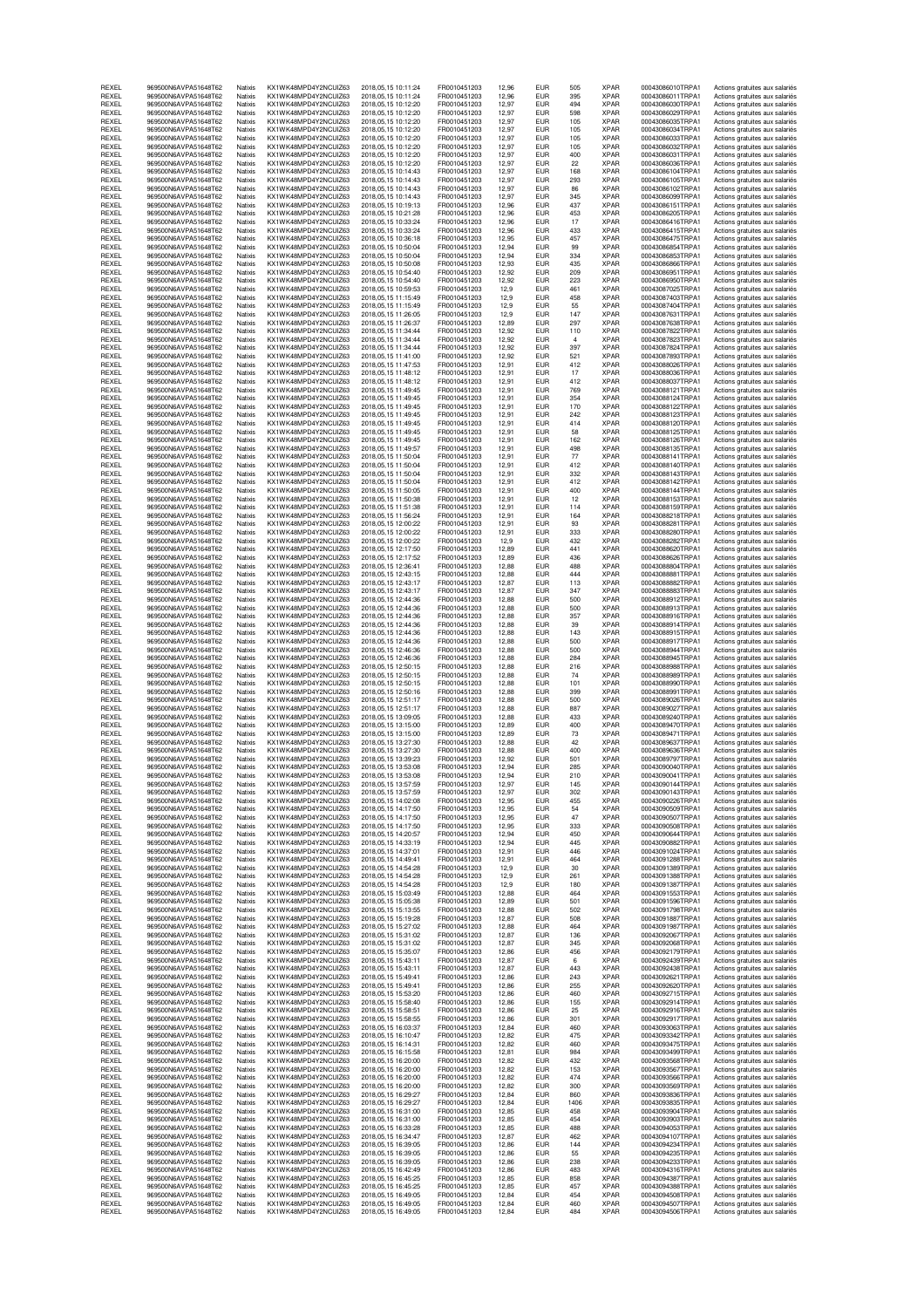| REXEL          | 969500N6AVPA51648T62                         | Natixis            | KX1WK48MPD4Y2NCUIZ63                          | 2018, 05, 15 16:56:22                      | FR0010451203                 | 12,85          | EUR                      | 104         | <b>XPAR</b>                | 00043094754TRPA1                     | Actions gratuites aux salariés                                   |
|----------------|----------------------------------------------|--------------------|-----------------------------------------------|--------------------------------------------|------------------------------|----------------|--------------------------|-------------|----------------------------|--------------------------------------|------------------------------------------------------------------|
| REXEL          | 969500N6AVPA51648T62                         | Natixis            | KX1WK48MPD4Y2NCUIZ63                          | 2018.05.15 16:56:22                        | FR0010451203                 | 12,85          | <b>EUR</b>               | 130         | <b>XPAR</b>                | 00043094757TRPA1                     | Actions gratuites aux salariés                                   |
| REXEL          | 969500N6AVPA51648T62                         | Natixis            | KX1WK48MPD4Y2NCUIZ63                          | 2018, 05, 15 16:56:22                      | FR0010451203                 | 12,85          | EUR                      | 357         | <b>XPAR</b>                | 00043094752TRPA1                     | Actions gratuites aux salariés                                   |
| REXEL          | 969500N6AVPA51648T62                         | Natixis            | KX1WK48MPD4Y2NCUIZ63                          | 2018,05,15 16:56:22                        | FR0010451203                 | 12,85          | EUR                      | 453         | <b>XPAR</b>                | 00043094758TRPA1                     | Actions gratuites aux salariés                                   |
| REXEL          | 969500N6AVPA51648T62                         | Natixis            | KX1WK48MPD4Y2NCUIZ63                          | 2018.05.15 16:56:22                        | FR0010451203                 | 12.85          | <b>EUR</b>               | 940         | <b>XPAR</b>                | 00043094750TRPA1                     | Actions gratuites aux salariés                                   |
| REXEL          | 969500N6AVPA51648T62                         | Natixis            | KX1WK48MPD4Y2NCUIZ63                          | 2018, 05, 15 16: 56: 22                    | FR0010451203                 | 12,85          | <b>EUR</b>               | 332         | <b>XPAR</b>                | 00043094753TRPA1                     | Actions gratuites aux salariés                                   |
| REXEL          | 969500N6AVPA51648T62                         | Natixis            | KX1WK48MPD4Y2NCUIZ63                          | 2018, 05, 15 16: 57: 44                    | FR0010451203                 | 12,84          | <b>EUR</b>               | 2372        | <b>XPAR</b>                | 00043094797TRPA1                     | Actions gratuites aux salariés                                   |
| REXEL<br>REXEL | 969500N6AVPA51648T62<br>969500N6AVPA51648T62 | Natixis<br>Natixis | KX1WK48MPD4Y2NCUIZ63<br>KX1WK48MPD4Y2NCUIZ63  | 2018, 05, 15 17: 00: 21                    | FR0010451203                 | 12,82          | EUR<br><b>EUR</b>        | 1837<br>509 | <b>XPAR</b><br><b>XPAR</b> | 00043094900TRPA1<br>00043094901TRPA1 | Actions gratuites aux salariés                                   |
| REXEL          | 969500N6AVPA51648T62                         | Natixis            | KX1WK48MPD4Y2NCLIIZ63                         | 2018,05,15 17:00:21<br>2018.05.15 17:01:10 | FR0010451203<br>FR0010451203 | 12,82<br>12.82 | <b>EUR</b>               | 511         | <b>XPAR</b>                | 00043094933TRPA1                     | Actions gratuites aux salariés<br>Actions gratuites aux salariés |
| REXEL          | 969500N6AVPA51648T62                         | Natixis            | KX1WK48MPD4Y2NCUIZ63                          | 2018, 05, 15 17: 02: 10                    | FR0010451203                 | 12,82          | <b>EUR</b>               | 501         | <b>XPAR</b>                | 00043094974TRPA1                     | Actions gratuites aux salariés                                   |
| REXEL          | 969500N6AVPA51648T62                         | Natixis            | KX1WK48MPD4Y2NCUIZ63                          | 2018, 05, 15 17: 05: 48                    | FR0010451203                 | 12,81          | <b>EUR</b>               | 349         | <b>XPAR</b>                | 00043095091TRPA1                     | Actions gratuites aux salariés                                   |
| REXEL          | 969500N6AVPA51648T62                         | Natixis            | KX1WK48MPD4Y2NCUIZ63                          | 2018, 05, 15 17: 05: 48                    | FR0010451203                 | 12,81          | <b>EUR</b>               | 114         | <b>XPAR</b>                | 00043095097TRPA1                     | Actions gratuites aux salariés                                   |
| REXEL          | 969500N6AVPA51648T62                         | Natixis            | KX1WK48MPD4Y2NCUIZ63                          | 2018, 05, 15 17: 05: 48                    | FR0010451203                 | 12,81          | <b>EUR</b>               | 43          | <b>XPAR</b>                | 00043095092TRPA1                     | Actions gratuites aux salariés                                   |
| REXEL          | 969500N6AVPA51648T62                         | Natixis            | KX1WK48MPD4Y2NCUIZ63                          | 2018, 05, 15 17: 05: 48                    | FR0010451203                 | 12,81          | <b>EUR</b>               | 180         | <b>XPAR</b>                | 00043095099TRPA1                     | Actions gratuites aux salariés                                   |
| REXEL          | 969500N6AVPA51648T62                         | Natixis            | KX1WK48MPD4Y2NCUIZ63                          | 2018, 05, 15 17: 05: 48                    | FR0010451203                 | 12,81          | EUR                      | 623         | <b>XPAR</b>                | 00043095094TRPA1                     | Actions gratuites aux salariés                                   |
| REXEL          | 969500N6AVPA51648T62                         | Natixis            | KX1WK48MPD4Y2NCUIZ63                          | 2018, 05, 15 17: 05: 48                    | FR0010451203                 | 12,81          | <b>EUR</b>               | 467         | <b>XPAR</b>                | 00043095093TRPA1                     | Actions gratuites aux salariés                                   |
| REXEL          | 969500N6AVPA51648T62                         | Natixis            | KX1WK48MPD4Y2NCUIZ63                          | 2018, 05, 15 17: 05: 48                    | FR0010451203                 | 12,81          | <b>EUR</b>               | 623         | <b>XPAR</b>                | 00043095098TRPA1                     | Actions gratuites aux salariés                                   |
| REXEL          | 969500N6AVPA51648T62                         | Natixis            | KX1WK48MPD4Y2NCUIZ63                          | 2018, 05, 15 17: 09: 44                    | FR0010451203                 | 12,82          | <b>EUR</b>               | 451         | <b>XPAR</b>                | 00043095275TRPA1                     | Actions gratuites aux salariés                                   |
| REXEL          | 969500N6AVPA51648T62                         | Natixis            | KX1WK48MPD4Y2NCLIIZ63                         | 2018.05.15 17:14:27                        | FR0010451203                 | 12.83          | <b>EUR</b>               | 188         | <b>XPAR</b>                | 00043095472TRPA1                     | Actions gratuites aux salariés                                   |
| REXEL          | 969500N6AVPA51648T62                         | Natixis            | KX1WK48MPD4Y2NCUIZ63                          | 2018, 05, 15 17: 14: 27                    | FR0010451203                 | 12,83          | <b>EUR</b>               | 78          | <b>XPAR</b>                | 00043095468TRPA1                     | Actions gratuites aux salariés                                   |
| REXEL          | 969500N6AVPA51648T62                         | Natixis            | KX1WK48MPD4Y2NCUIZ63                          | 2018.05.15 17:14:27                        | FR0010451203                 | 12,83          | <b>EUR</b>               | 352         | <b>XPAR</b>                | 00043095474TRPA1                     | Actions gratuites aux salariés                                   |
| REXEL          | 969500N6AVPA51648T62                         | Natixis            | KX1WK48MPD4Y2NCUIZ63                          | 2018, 05, 15 17:14: 27                     | FR0010451203                 | 12,83          | <b>EUR</b>               | 768         | <b>XPAR</b>                | 00043095470TRPA1                     | Actions gratuites aux salariés                                   |
| REXEL          | 969500N6AVPA51648T62                         | Natixis            | KX1WK48MPD4Y2NCUIZ63                          | 2018, 05, 15 17: 14: 27                    | FR0010451203                 | 12,83          | <b>EUR</b>               | 579         | <b>XPAR</b>                | 00043095469TRPA1                     | Actions gratuites aux salariés                                   |
| REXEL          | 969500N6AVPA51648T62                         | Natixis            | KX1WK48MPD4Y2NCLIIZ63                         | 2018.05.15 17:14:27                        | FR0010451203                 | 12.83          | <b>EUR</b>               | 213         | <b>XPAR</b>                | 00043095475TRPA1                     | Actions gratuites aux salariés                                   |
| REXEL          | 969500N6AVPA51648T62                         | Natixis            | KX1WK48MPD4Y2NCUIZ63                          | 2018, 05, 15 17: 14: 49                    | FR0010451203                 | 12,83          | <b>EUR</b>               | 1777        | <b>XPAR</b>                | 00043095494TRPA1                     | Actions gratuites aux salariés                                   |
| REXEL          | 969500N6AVPA51648T62                         | Natixis            | KX1WK48MPD4Y2NCUIZ63                          | 2018, 05, 15 17: 14: 49                    | FR0010451203                 | 12,83          | <b>EUR</b>               | 194         | <b>XPAR</b>                | 00043095497TRPA1                     | Actions gratuites aux salariés                                   |
| REXEL          | 969500N6AVPA51648T62                         | Natixis            | KX1WK48MPD4Y2NCUIZ63                          | 2018, 05, 15 17: 14: 49                    | FR0010451203                 | 12,83          | EUR                      | 1171        | <b>XPAR</b>                | 00043095495TRPA1                     | Actions gratuites aux salariés                                   |
| REXEL          | 969500N6AVPA51648T62                         | Natixis            | KX1WK48MPD4Y2NCUIZ63                          | 2018, 05, 15 17: 14: 49                    | FR0010451203                 | 12,83          | EUR                      | 458         | XPAR                       | 00043095498TRPA1                     | Actions gratuites aux salariés                                   |
| REXEL          | 969500N6AVPA51648T62                         | Natixis            | KX1WK48MPD4Y2NCUIZ63                          | 2018, 05, 15 17: 14: 49                    | FR0010451203                 | 12.83          | <b>EUR</b>               | 606         | <b>XPAR</b>                | 00043095496TRPA1                     | Actions gratuites aux salariés                                   |
| REXEL          | 969500N6AVPA51648T62                         | Natixis            | KX1WK48MPD4Y2NCUIZ63                          | 2018, 05, 15 17:19:01                      | FR0010451203                 | 12,85          | <b>EUR</b>               | 95          | <b>XPAR</b>                | 00043095702TRPA1                     | Actions gratuites aux salariés                                   |
| REXEL          | 969500N6AVPA51648T62                         | Natixis            | KX1WK48MPD4Y2NCUIZ63                          | 2018, 05, 15 17:19:01                      | FR0010451203                 | 12,85          | <b>EUR</b>               | 429         | <b>XPAR</b>                | 00043095700TRPA1                     | Actions gratuites aux salariés                                   |
| REXEL          | 969500N6AVPA51648T62                         | Natixis            | KX1WK48MPD4Y2NCUIZ63                          | 2018, 05, 15 17:19:01                      | FR0010451203                 | 12,85          | <b>EUR</b>               | 332         | <b>XPAR</b>                | 00043095701TRPA1                     | Actions gratuites aux salariés                                   |
| REXEL          | 969500N6AVPA51648T62                         | Natixis            | KX1WK48MPD4Y2NCUIZ63                          | 2018, 05, 15 17:19:0                       | FR0010451203                 | 12,85          | <b>EUR</b>               | 245         | <b>XPAR</b>                | 00043095699TRPA1                     | Actions gratuites aux salariés                                   |
| REXEL          | 969500N6AVPA51648T62                         | Natixis            | KX1WK48MPD4Y2NCUIZ63<br>KX1WK48MPD4Y2NCUIZ63  | 2018.05.15 17:19:01                        | FR0010451203                 | 12.85          | <b>EUR</b>               | 183         | <b>XPAR</b>                | 00043095703TRPA1                     | Actions gratuites aux salariés                                   |
| REXEL          | 969500N6AVPA51648T62                         | Natixis            | KX1WK48MPD4Y2NCUIZ63                          | 2018, 05, 15 17:19:0                       | FR0010451203                 | 12,85          | EUR                      | 524         | <b>XPAR</b>                | 00043095706TRPA1                     | Actions gratuites aux salariés                                   |
| REXEL          | 969500N6AVPA51648T62                         | Natixis            |                                               | 2018.05.15 17:19:01                        | FR0010451203                 | 12,85          | <b>EUR</b>               | 2091        | <b>XPAR</b>                | 00043095707TRPA1                     | Actions gratuites aux salariés                                   |
| REXEL          | 969500N6AVPA51648T62                         | Natixis            | KX1WK48MPD4Y2NCUIZ63                          | 2018, 05, 15 17:19:01                      | FR0010451203                 | 12,85          | <b>EUR</b>               | 249         | <b>XPAR</b>                | 00043095705TRPA1                     | Actions gratuites aux salariés                                   |
| REXEL          | 969500N6AVPA51648T62                         | Natixis            | KX1WK48MPD4Y2NCUIZ63                          | 2018, 05, 15 17:19:01                      | FR0010451203                 | 12,85          | <b>EUR</b>               | 425         | <b>XPAR</b>                | 00043095704TRPA1                     | Actions gratuites aux salariés                                   |
| REXEL          | 969500N6AVPA51648T62                         | Natixis            | KX1WK48MPD4Y2NCUIZ63                          | 2018, 05, 15 17: 24: 29                    | FR0010451203                 | 12.86          | <b>EUR</b>               | 892         | <b>XPAR</b>                | 00043096017TRPA1                     | Actions gratuites aux salariés                                   |
| REXEL          | 969500N6AVPA51648T62                         | Natixis            | KX1WK48MPD4Y2NCUIZ63                          | 2018, 05, 16 09:11:05                      | FR0010451203                 | 12,89          | <b>EUR</b>               | 463         | <b>XPAR</b>                | 00043096787TRPA1                     | Actions gratuites aux salariés                                   |
| REXEL          | 969500N6AVPA51648T62                         | Natixis            | KX1WK48MPD4Y2NCLIIZ63                         | 2018, 05, 16 09:11:05                      | FR0010451203                 | 12,89          | <b>EUR</b>               | 193         | <b>XPAR</b>                | 00043096788TRPA1                     | Actions gratuites aux salariés                                   |
| REXEL          | 969500N6AVPA51648T62                         | Natixis            | KX1WK48MPD4Y2NCUIZ63                          | 2018,05,16 09:11:05                        | FR0010451203                 | 12,89          | <b>EUR</b>               | 300         | <b>XPAR</b>                | 00043096789TRPA1                     | Actions gratuites aux salariés                                   |
| REXEL          | 969500N6AVPA51648T62                         | Natixis            | KX1WK48MPD4Y2NCUIZ63<br>KX1WK48MPD4Y2NCLIIZ63 | 2018,05,16 09:11:07                        | FR0010451203                 | 12,88          | <b>EUR</b>               | 481         | <b>XPAR</b>                | 00043096790TRPA1<br>00043096859TRPA1 | Actions gratuites aux salariés                                   |
| REXEL<br>REXEL | 969500N6AVPA51648T62<br>969500N6AVPA51648T62 | Natixis<br>Natixis | KX1WK48MPD4Y2NCUIZ63                          | 2018.05.16.09:18:59<br>2018,05,16 09:38:08 | FR0010451203<br>FR0010451203 | 12.85<br>12,89 | <b>EUR</b><br><b>EUR</b> | 508<br>450  | <b>XPAR</b><br><b>XPAR</b> | 00043097231TRPA1                     | Actions gratuites aux salariés<br>Actions gratuites aux salariés |
| REXEL          | 969500N6AVPA51648T62                         | Natixis            | KX1WK48MPD4Y2NCUIZ63                          | 2018, 05, 16 09:42:24                      | FR0010451203                 | 12,9           | <b>EUR</b>               | 450         | <b>XPAR</b>                | 00043097293TRPA1                     | Actions gratuites aux salariés                                   |
| REXEL          | 969500N6AVPA51648T62                         | Natixis            | KX1WK48MPD4Y2NCUIZ63                          | 2018, 05, 16 09: 44: 46                    | FR0010451203                 | 12,89          | EUR                      | 186         | <b>XPAR</b>                | 00043097401TRPA1                     | Actions gratuites aux salariés                                   |
| REXEL          | 969500N6AVPA51648T62                         | Natixis            | KX1WK48MPD4Y2NCUIZ63                          | 2018,05,16 09:54:00                        | FR0010451203                 | 12,89          | EUR                      | 458         | <b>XPAR</b>                | 00043097711TRPA1                     | Actions gratuites aux salariés                                   |
| REXEL          | 969500N6AVPA51648T62                         | Natixis            | KX1WK48MPD4Y2NCUIZ63                          | 2018.05.16 10:03:32                        | FR0010451203                 | 12.89          | <b>EUR</b>               | 462         | <b>XPAR</b>                | 00043097890TRPA1                     | Actions gratuites aux salariés                                   |
| REXEL<br>REXEL | 969500N6AVPA51648T62<br>969500N6AVPA51648T62 | Natixis            | KX1WK48MPD4Y2NCUIZ63<br>KX1WK48MPD4Y2NCLIIZ63 | 2018.05.16 10:03:32<br>2018.05.16 10:04:27 | FR0010451203                 | 12,89          | <b>EUR</b>               | 5           | <b>XPAR</b><br><b>XPAR</b> | 00043097891TRPA1<br>00043097905TRPA1 | Actions gratuites aux salariés                                   |
| REXEL          | 969500N6AVPA51648T62                         | Natixis<br>Natixis | KX1WK48MPD4Y2NCUIZ63                          | 2018, 05, 16 10: 04: 27                    | FR0010451203<br>FR0010451203 | 12,88<br>12,88 | <b>EUR</b><br><b>EUR</b> | 236<br>206  | <b>XPAR</b>                | 00043097906TRPA1                     | Actions gratuites aux salariés<br>Actions gratuites aux salariés |
| REXEL          | 969500N6AVPA51648T62                         | Natixis            | KX1WK48MPD4Y2NCUIZ63                          | 2018,05,16 10:07:11                        | FR0010451203                 | 12,86          | EUR                      | 122         | <b>XPAR</b>                | 00043097964TRPA1                     | Actions gratuites aux salariés                                   |
| REXEL          | 969500N6AVPA51648T62                         | Natixis            | KX1WK48MPD4Y2NCUIZ63                          | 2018.05.16 10:07:12                        | FR0010451203                 | 12.86          | <b>EUR</b>               | 328         | <b>XPAR</b>                | 00043097965TRPA1                     | Actions gratuites aux salariés                                   |
| REXEL          | 969500N6AVPA51648T62                         | Natixis            | KX1WK48MPD4Y2NCUIZ63                          | 2018, 05, 16 10:12:43                      | FR0010451203                 | 12,85          | <b>EUR</b>               | 370         | <b>XPAR</b>                | 00043098072TRPA1                     | Actions gratuites aux salariés                                   |
| REXEL          | 969500N6AVPA51648T62                         | Natixis            | KX1WK48MPD4Y2NCUIZ63                          | 2018, 05, 16 10:12:43                      | FR0010451203                 | 12,85          | <b>EUR</b>               | 115         | <b>XPAR</b>                | 00043098073TRPA1                     | Actions gratuites aux salariés                                   |
| REXEL          | 969500N6AVPA51648T62                         | Natixis            | KX1WK48MPD4Y2NCUIZ63                          | 2018,05,16 10:36:08                        | FR0010451203                 | 12,87          | <b>EUR</b>               | 431         | <b>XPAR</b>                | 00043098650TRPA1                     | Actions gratuites aux salariés                                   |
| REXEL          | 969500N6AVPA51648T62                         | Natixis            | KX1WK48MPD4Y2NCUIZ63                          | 2018,05,16 10:39:49                        | FR0010451203                 | 12,89          | <b>EUR</b>               | 432         | <b>XPAR</b>                | 00043098692TRPA1                     | Actions gratuites aux salariés                                   |
| REXEL          | 969500N6AVPA51648T62                         | Natixis            | KX1WK48MPD4Y2NCUIZ63                          | 2018, 05, 16 10:50:34                      | FR0010451203                 | 12,87          | <b>EUR</b>               | 434         | <b>XPAR</b>                | 00043098883TRPA1                     | Actions gratuites aux salariés                                   |
| REXEL          | 969500N6AVPA51648T62                         | Natixis            | KX1WK48MPD4Y2NCUIZ63                          | 2018,05,16 10:50:34                        | FR0010451203                 | 12,87          | EUR                      | 28          | <b>XPAR</b>                | 00043098882TRPA1                     | Actions gratuites aux salariés                                   |
| REXEL          | 969500N6AVPA51648T62                         | Natixis            | KX1WK48MPD4Y2NCUIZ63                          | 2018, 05, 16 10:54: 09                     | FR0010451203                 | 12,87          | <b>EUR</b>               | 40          | <b>XPAR</b>                | 00043098949TRPA1                     | Actions gratuites aux salariés                                   |
| REXEL          | 969500N6AVPA51648T62                         | Natixis            | KX1WK48MPD4Y2NCUIZ63                          | 2018,05,16 10:54:09                        | FR0010451203                 | 12,87          | <b>EUR</b>               | 417         | <b>XPAR</b>                | 00043098948TRPA1                     | Actions gratuites aux salariés                                   |
| REXEL          | 969500N6AVPA51648T62                         | Natixis            | KX1WK48MPD4Y2NCUIZ63                          | 2018, 05, 16 11: 05: 40                    | FR0010451203                 | 12,89          | <b>EUR</b>               | 462         | <b>XPAR</b>                | 00043099135TRPA1                     | Actions gratuites aux salariés                                   |
| REXEL          | 969500N6AVPA51648T62                         | Natixis            | KX1WK48MPD4Y2NCUIZ63                          | 2018, 05, 16 11: 05: 40                    | FR0010451203                 | 12,88          | <b>EUR</b>               | 428         | <b>XPAR</b>                | 00043099136TRPA1                     | Actions gratuites aux salariés                                   |
| REXEL          | 969500N6AVPA51648T62                         | Natixis            | KX1WK48MPD4Y2NCUIZ63                          | 2018, 05, 16 11: 24: 24                    | FR0010451203                 | 12,89          | EUR                      | 486         | <b>XPAR</b>                | 00043099469TRPA1                     | Actions gratuites aux salariés                                   |
| REXEL          | 969500N6AVPA51648T62                         | Natixis            | KX1WK48MPD4Y2NCUIZ63                          | 2018,05,16 11:32:31                        | FR0010451203                 | 12,88          | EUR                      | 454         | <b>XPAR</b>                | 00043099702TRPA1                     | Actions gratuites aux salariés                                   |
| REXEL          | 969500N6AVPA51648T62                         | Natixis            | KX1WK48MPD4Y2NCUIZ63                          | 2018, 05, 16 11: 35: 48                    | FR0010451203                 | 12,88          | EUR                      | 484         | <b>XPAR</b>                | 00043099787TRPA1                     | Actions gratuites aux salariés                                   |
| REXEL          | 969500N6AVPA51648T62                         | Natixis            | KX1WK48MPD4Y2NCUIZ63                          | 2018, 05, 16 11:55:05                      | FR0010451203                 | 12,9           | <b>EUR</b>               | 445         | <b>XPAR</b>                | 00043100082TRPA1                     | Actions gratuites aux salariés                                   |
| REXEL          | 969500N6AVPA51648T62                         | Natixis            | KX1WK48MPD4Y2NCUIZ63                          | 2018,05,16 12:05:30                        | FR0010451203                 | 12.89          | <b>EUR</b>               | 408         | <b>XPAR</b>                | 00043100239TRPA1                     | Actions gratuites aux salariés                                   |
| REXEL          | 969500N6AVPA51648T62                         | Natixis            | KX1WK48MPD4Y2NCUIZ63                          | 2018,05,16 12:05:30                        | FR0010451203                 | 12,89          | <b>EUR</b>               | 41          | <b>XPAR</b>                | 00043100240TRPA1                     | Actions gratuites aux salariés                                   |
| REXEL          | 969500N6AVPA51648T62                         | Natixis            | KX1WK48MPD4Y2NCUIZ63                          | 2018,05,16 12:13:14                        | FR0010451203                 | 12,89          | <b>EUR</b>               | 429         | <b>XPAR</b>                | 00043100416TRPA1                     | Actions gratuites aux salariés                                   |
| REXEL          | 969500N6AVPA51648T62                         | Natixis            | KX1WK48MPD4Y2NCUIZ63                          | 2018, 05, 16 12: 20: 39                    | FR0010451203                 | 12,86          | <b>EUR</b>               | 507         | <b>XPAR</b>                | 00043100489TRPA1                     | Actions gratuites aux salariés                                   |
| REXEL          | 969500N6AVPA51648T62                         | Natixis            | KX1WK48MPD4Y2NCUIZ63                          | 2018.05.16 12:41:00                        | FR0010451203                 | 12,85          | <b>EUR</b>               | 466         | <b>XPAR</b>                | 00043100905TRPA1                     | Actions gratuites aux salariés                                   |
| REXEL          | 969500N6AVPA51648T62                         | Natixis            | KX1WK48MPD4Y2NCUIZ63                          | 2018, 05, 16 12: 44: 56                    | FR0010451203                 | 12,85          | <b>EUR</b>               | 52          | <b>XPAR</b>                | 00043100997TRPA1                     | Actions gratuites aux salariés                                   |
| REXEL          | 969500N6AVPA51648T62                         | Natixis            | KX1WK48MPD4Y2NCUIZ63                          | 2018, 05, 16 12: 44: 56                    | FR0010451203                 | 12,85          | <b>EUR</b>               | 487         | <b>XPAR</b>                | 00043100998TRPA1                     | Actions gratuites aux salariés                                   |
| REXEL          | 969500N6AVPA51648T62                         | Natixis            | KX1WK48MPD4Y2NCUIZ63                          | 2018.05.16 13:04:47                        | FR0010451203                 | 12,84          | <b>EUR</b>               | 450         | <b>XPAR</b>                | 00043101259TRPA1                     | Actions gratuites aux salariés                                   |
| REXEL          | 969500N6AVPA51648T62                         | Natixis            | KX1WK48MPD4Y2NCUIZ63                          | 2018,05,16 13:18:56                        | FR0010451203                 | 12,85          | <b>EUR</b>               | 454         | <b>XPAR</b>                | 00043101352TRPA1                     | Actions gratuites aux salariés                                   |
| REXEL          | 969500N6AVPA51648T62                         | Natixis            | KX1WK48MPD4Y2NCUIZ63                          | 2018,05,16 13:29:24                        | FR0010451203                 | 12,85          | EUR                      | 464         | <b>XPAR</b>                | 00043101464TRPA1                     | Actions gratuites aux salariés                                   |
| REXEL          | 969500N6AVPA51648T62                         | Natixis            | KX1WK48MPD4Y2NCUIZ63                          | 2018.05.16 13:29:46                        | FR0010451203                 | 12,84          | <b>EUR</b>               | 79          | <b>XPAR</b>                | 00043101469TRPA1                     | Actions gratuites aux salariés                                   |
| REXEL          | 969500N6AVPA51648T62                         | Natixis            | KX1WK48MPD4Y2NCUIZ63                          | 2018.05.16 13:29:46                        | FR0010451203                 | 12,84          | <b>EUR</b>               | 358         | <b>XPAR</b>                | 00043101470TRPA1                     | Actions gratuites aux salariés                                   |
| REXEL          | 969500N6AVPA51648T62                         | Natixis            | KX1WK48MPD4Y2NCUIZ63                          | 2018.05.16 13:47:26                        | FR0010451203                 | 12,85          | <b>EUR</b>               | 441         | <b>XPAR</b>                | 00043101579TRPA1                     | Actions gratuites aux salariés                                   |
| REXEI          | 969500N6AVPA51648T62                         | Natixis            | KX1WK48MPD4Y2NCUIZ63                          | 2018.05.16 13:55:24                        | FR0010451203                 | 12.85          | <b>EUR</b>               | 443         | <b>XPAR</b>                | 00043101703TRPA1                     | Actions oratuites aux salariés                                   |
| REXEL          | 969500N6AVPA51648T62                         | Natixis            | KX1WK48MPD4Y2NCUIZ63                          | 2018, 05, 16 14: 15: 27                    | FR0010451203                 | 12,85          | <b>EUR</b>               | 384         | <b>XPAR</b>                | 00043101861TRPA1                     | Actions gratuites aux salariés                                   |
| REXEL          | 969500N6AVPA51648T62                         | Natixis            | KX1WK48MPD4Y2NCUIZ63                          | 2018, 05, 16 14: 15: 27                    | FR0010451203                 | 12.85          | <b>EUR</b>               | 97          | <b>XPAR</b>                | 00043101860TRPA1                     | Actions gratuites aux salariés                                   |
| REXEL          | 969500N6AVPA51648T62                         | Natixis            | KX1WK48MPD4Y2NCUIZ63                          | 2018,05,16 14:16:56                        | FR0010451203                 | 12,85          | <b>EUR</b>               | 179         | <b>XPAR</b>                | 00043101869TRPA1                     | Actions gratuites aux salariés                                   |
| REXEL          | 969500N6AVPA51648T62                         | Natixis            | KX1WK48MPD4Y2NCUIZ63                          | 2018, 05, 16 14: 16: 56                    | FR0010451203                 | 12,85          | <b>EUR</b>               | 279         | <b>XPAR</b>                | 00043101870TRPA1                     | Actions gratuites aux salariés                                   |
| REXEL          | 969500N6AVPA51648T62                         | Natixis            | KX1WK48MPD4Y2NCUIZ63                          | 2018, 05, 16 14: 28: 43                    | FR0010451203                 | 12,84          | <b>EUR</b>               | 443         | <b>XPAR</b>                | 00043102045TRPA1                     | Actions gratuites aux salariés                                   |
| REXEL          | 969500N6AVPA51648T62                         | Natixis            | KX1WK48MPD4Y2NCUIZ63                          | 2018, 05, 16 14: 44: 48                    | FR0010451203                 | 12,87          | <b>EUR</b>               | 19          | <b>XPAR</b>                | 00043102293TRPA1                     | Actions gratuites aux salariés                                   |
| REXEL          | 969500N6AVPA51648T62                         | Natixis            | KX1WK48MPD4Y2NCUIZ63                          | 2018, 05, 16 14: 44: 48                    | FR0010451203                 | 12.87          | <b>EUR</b>               | 225         | <b>XPAR</b>                | 00043102292TRPA1                     | Actions gratuites aux salariés                                   |
| REXEL          | 969500N6AVPA51648T62                         | Natixis            | KX1WK48MPD4Y2NCUIZ63                          | 2018, 05, 16 14: 44: 48                    | FR0010451203                 | 12,87          | <b>EUR</b>               | 246         | <b>XPAR</b>                | 00043102291TRPA1                     | Actions gratuites aux salariés                                   |
| REXEL          | 969500N6AVPA51648T62                         | Natixis            | KX1WK48MPD4Y2NCUIZ63                          | 2018, 05, 16 14: 48: 22                    | FR0010451203                 | 12,87          | <b>EUR</b>               | 488         | <b>XPAR</b>                | 00043102425TRPA1                     | Actions gratuites aux salariés                                   |
| REXEL          | 969500N6AVPA51648T62                         | Natixis            | KX1WK48MPD4Y2NCUIZ63                          | 2018, 05, 16 14: 58: 09                    | FR0010451203                 | 12,86          | <b>EUR</b>               | 451         | <b>XPAR</b>                | 00043102638TRPA1                     | Actions gratuites aux salariés                                   |
| REXEL          | 969500N6AVPA51648T62                         | Natixis            | KX1WK48MPD4Y2NCUIZ63                          | 2018, 05, 16 14: 58: 09                    | FR0010451203                 | 12,86          | <b>EUR</b>               | 46          | <b>XPAR</b>                | 00043102639TRPA1                     | Actions gratuites aux salariés                                   |
| REXEL          | 969500N6AVPA51648T62                         | Natixis            | KX1WK48MPD4Y2NCUIZ63                          | 2018,05,16 15:03:35                        | FR0010451203                 | 12.86          | <b>EUR</b>               | 459         | <b>XPAR</b>                | 00043102754TRPA1                     | Actions gratuites aux salariés                                   |
| REXEL          | 969500N6AVPA51648T62                         | Natixis            | KX1WK48MPD4Y2NCUIZ63                          | 2018, 05, 16 15: 20: 40                    | FR0010451203                 | 12,88          | <b>EUR</b>               | 258         | <b>XPAR</b>                | 00043103109TRPA1                     | Actions gratuites aux salariés                                   |
| REXEL          | 969500N6AVPA51648T62                         | Natixis            | KX1WK48MPD4Y2NCUIZ63                          | 2018.05.16 15:20:40                        | FR0010451203                 | 12,88          | <b>EUR</b>               | 226         | <b>XPAR</b>                | 00043103110TRPA1                     |                                                                  |
| REXEL          | 969500N6AVPA51648T62                         | Natixis            | KX1WK48MPD4Y2NCUIZ63                          | 2018, 05, 16 15: 23: 27                    | FR0010451203                 | 12,88          | <b>EUR</b>               | 490         | <b>XPAR</b>                | 00043103175TRPA1                     | Actions gratuites aux salariés<br>Actions gratuites aux salariés |
| REXEL          | 969500N6AVPA51648T62                         | Natixis            | KX1WK48MPD4Y2NCUIZ63                          | 2018, 05, 16 15: 23: 38                    | FR0010451203                 | 12,88          | <b>EUR</b>               | 490         | <b>XPAR</b>                | 00043103177TRPA1                     | Actions gratuites aux salariés                                   |
| REXEL          | 969500N6AVPA51648T62                         | Natixis            | KX1WK48MPD4Y2NCUIZ63                          | 2018, 05, 16 15: 44: 18                    | FR0010451203                 | 12.86          | <b>EUR</b>               | 400         | <b>XPAR</b>                | 00043103689TRPA1                     | Actions gratuites aux salariés                                   |
| REXEL          | 969500N6AVPA51648T62                         | Natixis            | KX1WK48MPD4Y2NCUIZ63                          | 2018, 05, 16 15: 47: 55                    | FR0010451203                 | 12,87          | <b>EUR</b>               | 451         | <b>XPAR</b>                | 00043103841TRPA1                     | Actions gratuites aux salariés                                   |
| REXEL          | 969500N6AVPA51648T62                         | Natixis            | KX1WK48MPD4Y2NCUIZ63                          | 2018.05.16 15:53:46                        | FR0010451203                 | 12,9           | <b>EUR</b>               | 35          | <b>XPAR</b>                | 00043104118TRPA1                     | Actions gratuites aux salariés                                   |
| REXEL          | 969500N6AVPA51648T62                         | Natixis            | KX1WK48MPD4Y2NCUIZ63                          | 2018, 05, 16 15:56:05                      | FR0010451203                 | 12,9           | <b>EUR</b>               | 270         | <b>XPAR</b>                | 00043104195TRPA1                     | Actions gratuites aux salariés                                   |
| REXEL          | 969500N6AVPA51648T62                         | Natixis            | KX1WK48MPD4Y2NCUIZ63                          | 2018, 05, 16 15:56:05                      | FR0010451203                 | 12,9           | <b>EUR</b>               | 198         | <b>XPAR</b>                | 00043104199TRPA1                     | Actions gratuites aux salariés                                   |
| REXEL          | 969500N6AVPA51648T62                         | Natixis            | KX1WK48MPD4Y2NCUIZ63                          | 2018, 05, 16 15:56: 05                     | FR0010451203                 | 12.9           | <b>EUR</b>               | 228         | <b>XPAR</b>                | 00043104200TRPA1                     | Actions gratuites aux salariés                                   |
| REXEL          | 969500N6AVPA51648T62                         | Natixis            | KX1WK48MPD4Y2NCUIZ63                          | 2018,05,16 15:56:05                        | FR0010451203                 | 12,9           | <b>EUR</b>               | 162         | <b>XPAR</b>                | 00043104197TRPA1                     | Actions gratuites aux salariés                                   |
| REXEL          | 969500N6AVPA51648T62                         | Natixis            | KX1WK48MPD4Y2NCUIZ63                          | 2018,05,16 15:56:05                        | FR0010451203                 | 12,9           | <b>EUR</b>               | 449         | <b>XPAR</b>                | 00043104196TRPA1                     | Actions gratuites aux salariés                                   |
| REXEL          | 969500N6AVPA51648T62                         | Natixis            | KX1WK48MPD4Y2NCUIZ63                          | 2018, 05, 16 16: 03: 04                    | FR0010451203                 | 12.9           | <b>EUR</b>               | 170         | <b>XPAR</b>                | 00043104537TRPA1                     | Actions gratuites aux salariés                                   |
| REXEL          | 969500N6AVPA51648T62                         | Natixis            | KX1WK48MPD4Y2NCUIZ63                          | 2018, 05, 16 16: 07: 51                    | FR0010451203                 | 12,9           | <b>EUR</b>               | 34          | <b>XPAR</b>                | 00043104671TRPA1                     | Actions gratuites aux salariés                                   |
| REXEL          | 969500N6AVPA51648T62                         | Natixis            | KX1WK48MPD4Y2NCUIZ63                          | 2018, 05, 16 16: 07: 51                    | FR0010451203                 | 12.9           | <b>EUR</b>               | 457         | <b>XPAR</b>                | 00043104672TRPA1                     | Actions gratuites aux salariés                                   |
| REXEL          | 969500N6AVPA51648T62                         | Natixis            | KX1WK48MPD4Y2NCUIZ63                          | 2018, 05, 16 16: 18: 28                    | FR0010451203                 | 12,93          | <b>EUR</b>               | 477         | <b>XPAR</b>                | 00043105028TRPA1                     | Actions gratuites aux salariés                                   |
| REXEL          | 969500N6AVPA51648T62                         | Natixis            | KX1WK48MPD4Y2NCUIZ63                          | 2018,05,16 16:18:28                        | FR0010451203                 | 12,93          | <b>EUR</b>               | 488         | <b>XPAR</b>                | 00043105029TRPA1                     | Actions gratuites aux salariés                                   |
| REXEL          | 969500N6AVPA51648T62                         | Natixis            | KX1WK48MPD4Y2NCUIZ63                          | 2018.05.16 16:21:27                        | FR0010451203                 | 12,92          | <b>EUR</b>               | 279         | <b>XPAR</b>                | 00043105193TRPA1                     | Actions gratuites aux salariés                                   |
| REXEL          | 969500N6AVPA51648T62                         | Natixis            | KX1WK48MPD4Y2NCUIZ63                          | 2018, 05, 16 16: 21: 27                    | FR0010451203                 | 12,92          | <b>EUR</b>               | 237         | <b>XPAR</b>                | 00043105194TRPA1                     | Actions gratuites aux salariés                                   |
| REXEL          | 969500N6AVPA51648T62                         | Natixis            | KX1WK48MPD4Y2NCUIZ63                          | 2018, 05, 16 16: 35: 34                    | FR0010451203                 | 12.94          | <b>EUR</b>               | 461         | <b>XPAR</b>                | 00043105609TRPA1                     | Actions gratuites aux salariés                                   |
| REXEL          | 969500N6AVPA51648T62                         | Natixis            | KX1WK48MPD4Y2NCUIZ63                          | 2018, 05, 16 16: 35: 34                    | FR0010451203                 | 12,94          | <b>EUR</b>               | 460         | <b>XPAR</b>                | 00043105610TRPA1                     | Actions gratuites aux salariés                                   |
| REXEL          | 969500N6AVPA51648T62                         | Natixis            | KX1WK48MPD4Y2NCUIZ63                          | 2018, 05, 16 16: 41: 09                    | FR0010451203                 | 12,93          | <b>EUR</b>               | 221         | <b>XPAR</b>                | 00043105802TRPA1                     | Actions gratuites aux salariés                                   |
| REXEL          | 969500N6AVPA51648T62                         | Natixis            | KX1WK48MPD4Y2NCUIZ63                          | 2018.05.16 16:41:09                        | FR0010451203                 | 12.93          | <b>EUR</b>               | 303         | <b>XPAR</b>                | 00043105801TRPA1                     | Actions gratuites aux salariés                                   |
| REXEL          | 969500N6AVPA51648T62                         | Natixis            | KX1WK48MPD4Y2NCUIZ63                          | 2018, 05, 16 16:54: 04                     | FR0010451203                 | 12,95          | <b>EUR</b>               | 464         | <b>XPAR</b>                | 00043106214TRPA1                     | Actions gratuites aux salariés                                   |
| REXEL          | 969500N6AVPA51648T62                         | Natixis            | KX1WK48MPD4Y2NCUIZ63                          | 2018, 05, 16 16:54: 04                     | FR0010451203                 | 12.95          | <b>EUR</b>               | 491         | <b>XPAR</b>                | 00043106212TRPA1                     | Actions gratuites aux salariés                                   |
| REXEL          | 969500N6AVPA51648T62                         | Natixis            | KX1WK48MPD4Y2NCUIZ63                          | 2018, 05, 16 16:54: 04                     | FR0010451203                 | 12,95          | <b>EUR</b>               | 508         | <b>XPAR</b>                | 00043106213TRPA1                     | Actions gratuites aux salariés                                   |
| REXEL          | 969500N6AVPA51648T62                         | Natixis            | KX1WK48MPD4Y2NCUIZ63                          | 2018, 05, 16 17: 04: 22                    | FR0010451203                 | 12,95          | <b>EUR</b>               | 921         | <b>XPAR</b>                | 00043106621TRPA1                     | Actions gratuites aux salariés                                   |
| REXEL          | 969500N6AVPA51648T62                         | Natixis            | KX1WK48MPD4Y2NCUIZ63                          | 2018.05.16 17:11:06                        | FR0010451203                 | 12.93          | <b>EUR</b>               | 498         | <b>XPAR</b>                | 00043106941TRPA1                     | Actions gratuites aux salariés                                   |
| REXEL          | 969500N6AVPA51648T62                         | Natixis            | KX1WK48MPD4Y2NCUIZ63                          | 2018, 05, 16 17:11:06                      | FR0010451203                 | 12,93          | <b>EUR</b>               | 455         | <b>XPAR</b>                | 00043106942TRPA1                     | Actions gratuites aux salariés                                   |
| REXEL          | 969500N6AVPA51648T62                         | Natixis            | KX1WK48MPD4Y2NCUIZ63                          | 2018, 05, 16 17: 15: 24                    | FR0010451203                 | 12.93          | <b>EUR</b>               | 496         | <b>XPAR</b>                | 00043107162TRPA1                     | Actions gratuites aux salariés                                   |
| REXEL          | 969500N6AVPA51648T62                         | Natixis            | KX1WK48MPD4Y2NCUIZ63                          | 2018,05,16 17:20:03                        | FR0010451203                 | 12,93          | <b>EUR</b>               | 654         | <b>XPAR</b>                | 00043107355TRPA1                     | Actions gratuites aux salariés                                   |
| REXEL          | 969500N6AVPA51648T62                         | Natixis            | KX1WK48MPD4Y2NCUIZ63                          | 2018, 05, 17 09: 05: 13                    | FR0010451203                 | 12,94          | <b>EUR</b>               | 476         | <b>XPAR</b>                | 00043108849TRPA1                     | Actions gratuites aux salariés                                   |
| REXEL          | 969500N6AVPA51648T62                         | Natixis            | KX1WK48MPD4Y2NCUIZ63                          | 2018, 05, 17 09: 05: 26                    | FR0010451203                 | 12,93          | <b>EUR</b>               | 436         | <b>XPAR</b>                | 00043108850TRPA1                     | Actions gratuites aux salariés                                   |
| REXEL          | 969500N6AVPA51648T62                         | Natixis            | KX1WK48MPD4Y2NCUIZ63                          | 2018, 05, 17 09: 08: 02                    | FR0010451203                 | 12,94          | <b>EUR</b>               | 475         | <b>XPAR</b>                | 00043108886TRPA1                     | Actions gratuites aux salariés                                   |
| REXEL          | 969500N6AVPA51648T62                         | Natixis            | KX1WK48MPD4Y2NCUIZ63                          | 2018, 05, 17 09: 25: 40                    | FR0010451203                 | 12.97          | <b>EUR</b>               | 449         | <b>XPAR</b>                | 00043109247TRPA1                     | Actions gratuites aux salariés                                   |
| REXEL          | 969500N6AVPA51648T62                         | Natixis            | KX1WK48MPD4Y2NCUIZ63                          | 2018, 05, 17 09:34:46                      | FR0010451203                 | 13             | <b>EUR</b>               | 454         | <b>XPAR</b>                | 00043109469TRPA1                     | Actions gratuites aux salariés                                   |
| REXEL          | 969500N6AVPA51648T62                         | Natixis            | KX1WK48MPD4Y2NCUIZ63                          | 2018, 05, 17 09:39:12                      | FR0010451203                 | 12,99          | <b>EUR</b>               | 433         | <b>XPAR</b>                | 00043109495TRPA1                     | Actions gratuites aux salariés                                   |
| REXEL          | 969500N6AVPA51648T62                         | Natixis            | KX1WK48MPD4Y2NCUIZ63                          | 2018.05.17 09:43:36                        | FR0010451203                 | 12.99          | <b>EUR</b>               | 44          | <b>XPAR</b>                | 00043109587TRPA1                     | Actions gratuites aux salariés                                   |
| REXEL          | 969500N6AVPA51648T62                         | Natixis            | KX1WK48MPD4Y2NCUIZ63                          | 2018, 05, 17 09: 43: 36                    | FR0010451203                 | 12,99          | <b>EUR</b>               | 395         | <b>XPAR</b>                | 00043109588TRPA1                     | Actions gratuites aux salariés                                   |
| REXEL          | 969500N6AVPA51648T62                         | Natixis            | KX1WK48MPD4Y2NCUIZ63                          | 2018, 05, 17 09:58:12                      | FR0010451203                 | 12,97          | <b>EUR</b>               | 435         | <b>XPAR</b>                | 00043109715TRPA1                     | Actions gratuites aux salariés                                   |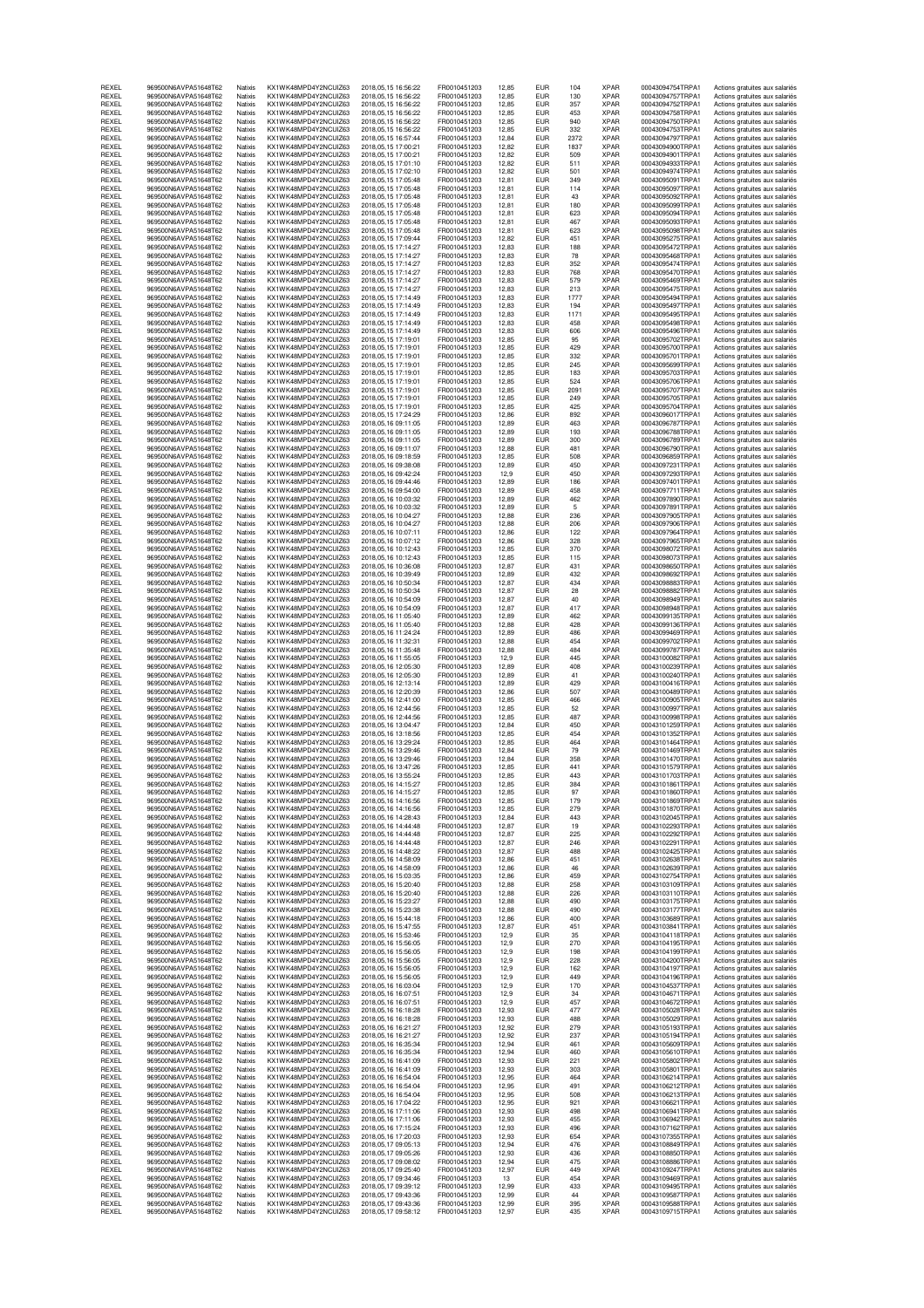| REXEL<br>REXEL | 969500N6AVPA51648T62<br>969500N6AVPA51648T62 | Natixis<br>Natixis | KX1WK48MPD4Y2NCUIZ63<br>KX1WK48MPD4Y2NCUIZ63 | 2018.05.17.09:58:12<br>2018, 05, 17 09:58:12       | FR0010451203<br>FR0010451203 | 12.97<br>12,97 | EUR<br><b>EUR</b>        | 107<br>344   | XPAR<br><b>XPAR</b>        | 00043109721TRPA1<br>00043109722TRPA1 | Actions gratuites aux salariés<br>Actions gratuites aux salariés |
|----------------|----------------------------------------------|--------------------|----------------------------------------------|----------------------------------------------------|------------------------------|----------------|--------------------------|--------------|----------------------------|--------------------------------------|------------------------------------------------------------------|
| REXEL          | 969500N6AVPA51648T62                         | Natixis            | KX1WK48MPD4Y2NCUIZ63                         | 2018.05.17 10:12:13                                | FR0010451203                 | 12.98          | <b>EUR</b>               | 240          | <b>XPAR</b>                | 00043109828TRPA1                     | Actions gratuites aux salariés                                   |
| REXEL          | 969500N6AVPA51648T62                         | Natixis            | KX1WK48MPD4Y2NCUIZ63                         | 2018, 05, 17 10:12:13                              | FR0010451203                 | 12,98          | <b>EUR</b>               | 257          | <b>XPAR</b>                | 00043109829TRPA1                     | Actions gratuites aux salariés                                   |
| REXEL<br>REXEL | 969500N6AVPA51648T62<br>969500N6AVPA51648T62 | Natixis<br>Natixis | KX1WK48MPD4Y2NCUIZ63<br>KX1WK48MPD4Y2NCUIZ63 | 2018, 05, 17 10:12:13<br>2018.05.17 10:26:35       | FR0010451203<br>FR0010451203 | 12,98<br>12,98 | <b>EUR</b><br><b>EUR</b> | 405<br>242   | <b>XPAR</b><br><b>XPAR</b> | 00043109827TRPA1<br>00043110074TRPA1 | Actions gratuites aux salariés<br>Actions gratuites aux salariés |
| REXEL          | 969500N6AVPA51648T62                         | Natixis            | KX1WK48MPD4Y2NCUIZ63                         | 2018, 05, 17 10: 26: 35                            | FR0010451203                 | 12,98          | <b>EUR</b>               | 214          | <b>XPAR</b>                | 00043110073TRPA1                     | Actions gratuites aux salariés                                   |
| REXEL<br>REXEL | 969500N6AVPA51648T62<br>969500N6AVPA51648T62 | Natixis<br>Natixis | KX1WK48MPD4Y2NCUIZ63<br>KX1WK48MPD4Y2NCUIZ63 | 2018.05.17 10:35:02<br>2018, 05, 17 10: 42: 43     | FR0010451203<br>FR0010451203 | 12,98<br>13    | <b>EUR</b><br><b>EUR</b> | 445<br>473   | <b>XPAR</b><br><b>XPAR</b> | 00043110204TRPA1<br>00043110259TRPA1 | Actions gratuites aux salariés                                   |
| REXEL          | 969500N6AVPA51648T62                         | Natixis            | KX1WK48MPD4Y2NCUIZ63                         | 2018.05.17 10:53:08                                | FR0010451203                 | 12,99          | <b>EUR</b>               | 660          | <b>XPAR</b>                | 00043110462TRPA1                     | Actions gratuites aux salariés<br>Actions gratuites aux salariés |
| REXEL          | 969500N6AVPA51648T62                         | Natixis            | KX1WK48MPD4Y2NCUIZ63                         | 2018,05,17 10:53:08                                | FR0010451203                 | 12,99          | <b>EUR</b>               | 265          | <b>XPAR</b>                | 00043110461TRPA1                     | Actions gratuites aux salariés                                   |
| REXEL<br>REXEL | 969500N6AVPA51648T62<br>969500N6AVPA51648T62 | Natixis<br>Natixis | KX1WK48MPD4Y2NCUIZ63<br>KX1WK48MPD4Y2NCUIZ63 | 2018,05,17 10:56:18<br>2018, 05, 17 11: 07: 21     | FR0010451203<br>FR0010451203 | 12,98<br>12.96 | <b>EUR</b><br><b>EUR</b> | 431<br>431   | <b>XPAR</b><br><b>XPAR</b> | 00043110616TRPA1<br>00043110804TRPA1 | Actions gratuites aux salariés<br>Actions gratuites aux salariés |
| REXEL          | 969500N6AVPA51648T62                         | Natixis            | KX1WK48MPD4Y2NCUIZ63                         | 2018.05.17 11:22:42                                | FR0010451203                 | 12,98          | <b>EUR</b>               | 441          | <b>XPAR</b>                | 00043110923TRPA1                     | Actions gratuites aux salariés                                   |
| REXEL          | 969500N6AVPA51648T62                         | Natixis            | KX1WK48MPD4Y2NCUIZ63                         | 2018, 05, 17 11: 35: 22                            | FR0010451203                 | 13             | <b>EUR</b>               | 426          | <b>XPAR</b>                | 00043111068TRPA1                     | Actions gratuites aux salariés                                   |
| REXEL<br>REXEL | 969500N6AVPA51648T62<br>969500N6AVPA51648T62 | Natixis<br>Natixis | KX1WK48MPD4Y2NCUIZ63<br>KX1WK48MPD4Y2NCUIZ63 | 2018, 05, 17 11:42:34<br>2018, 05, 17 11: 46: 41   | FR0010451203<br>FR0010451203 | 13<br>13,01    | <b>EUR</b><br><b>EUR</b> | 468<br>490   | <b>XPAR</b><br><b>XPAR</b> | 00043111108TRPA1<br>00043111139TRPA1 | Actions gratuites aux salariés<br>Actions gratuites aux salariés |
| REXEL          | 969500N6AVPA51648T62                         | Natixis            | KX1WK48MPD4Y2NCUIZ63                         | 2018, 05, 17 11:56:18                              | FR0010451203                 | 12,99          | <b>EUR</b>               | 464          | <b>XPAR</b>                | 00043111245TRPA1                     | Actions gratuites aux salariés                                   |
| REXEL<br>REXEL | 969500N6AVPA51648T62<br>969500N6AVPA51648T62 | Natixis<br>Natixis | KX1WK48MPD4Y2NCUIZ63<br>KX1WK48MPD4Y2NCUIZ63 | 2018, 05, 17 12:15:07<br>2018.05.17 12:15:24       | FR0010451203<br>FR0010451203 | 13<br>12,99    | <b>EUR</b><br><b>EUR</b> | 490<br>286   | <b>XPAR</b><br><b>XPAR</b> | 00043111397TRPA1<br>00043111406TRPA1 | Actions gratuites aux salariés<br>Actions gratuites aux salariés |
| REXEL          | 969500N6AVPA51648T62                         | Natixis            | KX1WK48MPD4Y2NCUIZ63                         | 2018, 05, 17 12:15:24                              | FR0010451203                 | 12,99          | <b>EUR</b>               | 182          | <b>XPAR</b>                | 00043111407TRPA1                     | Actions gratuites aux salariés                                   |
| REXEL          | 969500N6AVPA51648T62                         | Natixis            | KX1WK48MPD4Y2NCUIZ63                         | 2018, 05, 17 12: 43: 37                            | FR0010451203                 | 13,01          | <b>EUR</b>               | 150          | <b>XPAR</b>                | 00043111611TRPA1                     | Actions gratuites aux salariés                                   |
| REXEL<br>REXEL | 969500N6AVPA51648T62<br>969500N6AVPA51648T62 | Natixis<br>Natixis | KX1WK48MPD4Y2NCUIZ63<br>KX1WK48MPD4Y2NCUIZ63 | 2018.05.17 12:43:37<br>2018, 05, 17 12:54: 08      | FR0010451203<br>FR0010451203 | 13,01<br>13    | <b>EUR</b><br><b>EUR</b> | 320<br>440   | <b>XPAR</b><br><b>XPAR</b> | 00043111612TRPA1<br>00043111667TRPA1 | Actions gratuites aux salariés<br>Actions gratuites aux salariés |
| REXEL          | 969500N6AVPA51648T62                         | Natixis            | KX1WK48MPD4Y2NCUIZ63                         | 2018, 05, 17 13: 02: 04                            | FR0010451203                 | 12,99          | <b>EUR</b>               | 451          | <b>XPAR</b>                | 00043111731TRPA1                     | Actions gratuites aux salariés                                   |
| REXEL<br>REXEL | 969500N6AVPA51648T62<br>969500N6AVPA51648T62 | Natixis<br>Natixis | KX1WK48MPD4Y2NCUIZ63<br>KX1WK48MPD4Y2NCUIZ63 | 2018, 05, 17 13: 02: 04<br>2018, 05, 17 13: 21: 37 | FR0010451203<br>FR0010451203 | 12,98<br>13,01 | <b>EUR</b><br><b>EUR</b> | 428<br>84    | <b>XPAR</b><br><b>XPAR</b> | 00043111732TRPA1<br>00043111861TRPA1 | Actions gratuites aux salariés<br>Actions gratuites aux salariés |
| REXEL          | 969500N6AVPA51648T62                         | Natixis            | KX1WK48MPD4Y2NCUIZ63                         | 2018.05.17 13:21:37                                | FR0010451203                 | 13,01          | <b>EUR</b>               | 364          | <b>XPAR</b>                | 00043111862TRPA1                     | Actions gratuites aux salariés                                   |
| REXEL          | 969500N6AVPA51648T62                         | Natixis            | KX1WK48MPD4Y2NCUIZ63                         | 2018, 05, 17 13:42:50                              | FR0010451203                 | 13,04          | <b>EUR</b>               | 452          | <b>XPAR</b>                | 00043112022TRPA1                     | Actions gratuites aux salariés                                   |
| REXEL<br>REXEL | 969500N6AVPA51648T62<br>969500N6AVPA51648T62 | Natixis<br>Natixis | KX1WK48MPD4Y2NCUIZ63<br>KX1WK48MPD4Y2NCUIZ63 | 2018, 05, 17 13: 46: 04<br>2018, 05, 17 13:46:04   | FR0010451203<br>FR0010451203 | 13,04<br>13,04 | <b>EUR</b><br><b>EUR</b> | 369<br>125   | <b>XPAR</b><br><b>XPAR</b> | 00043112069TRPA1<br>00043112070TRPA1 | Actions gratuites aux salariés<br>Actions gratuites aux salariés |
| REXEL          | 969500N6AVPA51648T62                         | Natixis            | KX1WK48MPD4Y2NCUIZ63                         | 2018, 05, 17 13:54:11                              | FR0010451203                 | 13,03          | <b>EUR</b>               | 444          | <b>XPAR</b>                | 00043112181TRPA1                     | Actions gratuites aux salariés                                   |
| REXEL<br>REXEL | 969500N6AVPA51648T62<br>969500N6AVPA51648T62 | Natixis<br>Natixis | KX1WK48MPD4Y2NCUIZ63<br>KX1WK48MPD4Y2NCUIZ63 | 2018, 05, 17 14: 08: 46<br>2018.05.17 14:08:46     | FR0010451203<br>FR0010451203 | 13,01<br>13,01 | <b>EUR</b><br><b>EUR</b> | 92<br>341    | <b>XPAR</b><br><b>XPAR</b> | 00043112311TRPA1<br>00043112312TRPA1 | Actions gratuites aux salariés<br>Actions gratuites aux salariés |
| REXEL          | 969500N6AVPA51648T62                         | Natixis            | KX1WK48MPD4Y2NCUIZ63                         | 2018, 05, 17 14: 08: 48                            | FR0010451203                 | 13             | <b>EUR</b>               | 445          | <b>XPAR</b>                | 00043112317TRPA1                     | Actions gratuites aux salariés                                   |
| REXEL          | 969500N6AVPA51648T62                         | Natixis            | KX1WK48MPD4Y2NCUIZ63                         | 2018, 05, 17 14: 28: 14                            | FR0010451203                 | 13,01          | <b>EUR</b>               | 479          | <b>XPAR</b>                | 00043112530TRPA1                     | Actions gratuites aux salariés                                   |
| REXEL<br>REXEL | 969500N6AVPA51648T62<br>969500N6AVPA51648T62 | Natixis<br>Natixis | KX1WK48MPD4Y2NCUIZ63<br>KX1WK48MPD4Y2NCUIZ63 | 2018.05.17 14:28:15<br>2018.05.17 14:38:01         | FR0010451203<br>FR0010451203 | 13,01<br>12,99 | <b>EUR</b><br><b>EUR</b> | 458<br>75    | <b>XPAR</b><br><b>XPAR</b> | 00043112531TRPA1<br>00043112707TRPA1 | Actions gratuites aux salariés<br>Actions gratuites aux salariés |
| REXEL          | 969500N6AVPA51648T62                         | Natixis            | KX1WK48MPD4Y2NCUIZ63                         | 2018, 05, 17 14: 38: 01                            | FR0010451203                 | 12,99          | <b>EUR</b>               | 359          | <b>XPAR</b>                | 00043112708TRPA1                     | Actions gratuites aux salariés                                   |
| REXEL<br>REXEL | 969500N6AVPA51648T62<br>969500N6AVPA51648T62 | Natixis<br>Natixis | KX1WK48MPD4Y2NCUIZ63<br>KX1WK48MPD4Y2NCUIZ63 | 2018.05.17 15:01:56<br>2018, 05, 17 15:10:24       | FR0010451203<br>FR0010451203 | 13<br>13       | <b>EUR</b><br><b>EUR</b> | 478<br>437   | <b>XPAR</b><br><b>XPAR</b> | 00043113091TRPA1<br>00043113213TRPA1 | Actions gratuites aux salariés<br>Actions gratuites aux salariés |
| REXEL          | 969500N6AVPA51648T62                         | Natixis            | KX1WK48MPD4Y2NCUIZ63                         | 2018, 05, 17 15:10:24                              | FR0010451203                 | 13             | <b>EUR</b>               | 460          | <b>XPAR</b>                | 00043113214TRPA1                     | Actions gratuites aux salariés                                   |
| REXEL          | 969500N6AVPA51648T62                         | Natixis            | KX1WK48MPD4Y2NCUIZ63                         | 2018.05.17 15:10:24                                | FR0010451203                 | 12,99          | <b>EUR</b>               | 507          | <b>XPAR</b>                | 00043113215TRPA1                     | Actions gratuites aux salariés                                   |
| REXEL<br>REXEL | 969500N6AVPA51648T62<br>969500N6AVPA51648T62 | Natixis<br>Natixis | KX1WK48MPD4Y2NCUIZ63<br>KX1WK48MPD4Y2NCUIZ63 | 2018, 05, 17 15: 23: 45<br>2018.05.17 15:30:39     | FR0010451203<br>FR0010451203 | 13<br>13       | <b>EUR</b><br><b>EUR</b> | 428<br>101   | <b>XPAR</b><br><b>XPAR</b> | 00043113470TRPA1<br>00043113612TRPA1 | Actions gratuites aux salariés<br>Actions gratuites aux salariés |
| REXEL          | 969500N6AVPA51648T62                         | Natixis            | KX1WK48MPD4Y2NCUIZ63                         | 2018,05,17 15:30:39                                | FR0010451203                 | 13             | <b>EUR</b>               | 372          | <b>XPAR</b>                | 00043113613TRPA1                     | Actions gratuites aux salariés                                   |
| REXEL<br>REXEL | 969500N6AVPA51648T62<br>969500N6AVPA51648T62 | Natixis<br>Natixis | KX1WK48MPD4Y2NCUIZ63<br>KX1WK48MPD4Y2NCUIZ63 | 2018, 05, 17 15: 42: 54<br>2018, 05, 17 15: 42: 54 | FR0010451203<br>FR0010451203 | 13,02<br>13,02 | <b>EUR</b><br><b>EUR</b> | 67<br>170    | <b>XPAR</b><br><b>XPAR</b> | 00043113887TRPA1<br>00043113883TRPA1 | Actions gratuites aux salariés<br>Actions gratuites aux salariés |
| REXEL          | 969500N6AVPA51648T62                         | Natixis            | KX1WK48MPD4Y2NCUIZ63                         | 2018, 05, 17 15: 42: 54                            | FR0010451203                 | 13,02          | <b>EUR</b>               | 240          | <b>XPAR</b>                | 00043113886TRPA1                     | Actions gratuites aux salariés                                   |
| REXEL          | 969500N6AVPA51648T62                         | Natixis            | KX1WK48MPD4Y2NCUIZ63                         | 2018.05.17 15:42:54                                | FR0010451203                 | 13,02          | <b>EUR</b>               | 46           | <b>XPAR</b>                | 00043113885TRPA1                     | Actions gratuites aux salariés                                   |
| REXEL<br>REXEL | 969500N6AVPA51648T62<br>969500N6AVPA51648T62 | Natixis<br>Natixis | KX1WK48MPD4Y2NCUIZ63<br>KX1WK48MPD4Y2NCUIZ63 | 2018, 05, 17 15:50:38<br>2018, 05, 17 15:50:38     | FR0010451203<br>FR0010451203 | 13,02<br>13,02 | <b>EUR</b><br><b>EUR</b> | 20<br>1020   | <b>XPAR</b><br><b>XPAR</b> | 00043114040TRPA1<br>00043114041TRPA1 | Actions gratuites aux salariés<br>Actions gratuites aux salariés |
| REXEL          | 969500N6AVPA51648T62                         | Natixis            | KX1WK48MPD4Y2NCUIZ63                         | 2018, 05, 17 15:54:34                              | FR0010451203                 | 13,03          | <b>EUR</b>               | 491          | <b>XPAR</b>                | 00043114155TRPA1                     | Actions gratuites aux salariés                                   |
| REXEL<br>REXEL | 969500N6AVPA51648T62<br>969500N6AVPA51648T62 | Natixis            | KX1WK48MPD4Y2NCUIZ63                         | 2018.05.17 16:06:19                                | FR0010451203                 | 13,03          | <b>EUR</b>               | 480<br>474   | <b>XPAR</b><br><b>XPAR</b> | 00043114424TRPA1<br>00043114460TRPA1 | Actions gratuites aux salariés                                   |
| REXEL          | 969500N6AVPA51648T62                         | Natixis<br>Natixis | KX1WK48MPD4Y2NCUIZ63<br>KX1WK48MPD4Y2NCUIZ63 | 2018, 05, 17 16: 08: 55<br>2018, 05, 17 16:13:44   | FR0010451203<br>FR0010451203 | 13,03<br>13,02 | <b>EUR</b><br><b>EUR</b> | 446          | <b>XPAR</b>                | 00043114522TRPA1                     | Actions gratuites aux salariés<br>Actions gratuites aux salariés |
| REXEL          | 969500N6AVPA51648T62                         | Natixis            | KX1WK48MPD4Y2NCUIZ63                         | 2018, 05, 17 16: 13: 46                            | FR0010451203                 | 13,02          | <b>EUR</b>               | 22           | <b>XPAR</b>                | 00043114525TRPA1                     | Actions gratuites aux salariés                                   |
| REXEL<br>REXEL | 969500N6AVPA51648T62<br>969500N6AVPA51648T62 | Natixis<br>Natixis | KX1WK48MPD4Y2NCUIZ63<br>KX1WK48MPD4Y2NCUIZ63 | 2018.05.17 16:20:38<br>2018,05,17 16:30:51         | FR0010451203<br>FR0010451203 | 13,03<br>13,03 | <b>EUR</b><br><b>EUR</b> | 437<br>514   | <b>XPAR</b><br><b>XPAR</b> | 00043114662TRPA1<br>00043114790TRPA1 | Actions gratuites aux salariés<br>Actions gratuites aux salariés |
| REXEL          | 969500N6AVPA51648T62                         | Natixis            | KX1WK48MPD4Y2NCUIZ63                         | 2018, 05, 17 16: 34: 22                            | FR0010451203                 | 13,03          | <b>EUR</b>               | 445          | <b>XPAR</b>                | 00043114854TRPA1                     | Actions gratuites aux salariés                                   |
| REXEL          | 969500N6AVPA51648T62                         | Natixis            | KX1WK48MPD4Y2NCUIZ63                         | 2018, 05, 17 16: 34: 22                            | FR0010451203                 | 13,03          | <b>EUR</b>               | 455          | <b>XPAR</b>                | 00043114855TRPA1                     | Actions gratuites aux salariés                                   |
| REXEL<br>REXEL | 969500N6AVPA51648T62<br>969500N6AVPA51648T62 | Natixis<br>Natixis | KX1WK48MPD4Y2NCUIZ63<br>KX1WK48MPD4Y2NCUIZ63 | 2018, 05, 17 16: 48: 39<br>2018, 05, 17 16:56:00   | FR0010451203<br>FR0010451203 | 13,04<br>13,07 | <b>EUR</b><br><b>EUR</b> | 443<br>471   | <b>XPAR</b><br><b>XPAR</b> | 00043115155TRPA1<br>00043115309TRPA1 | Actions gratuites aux salariés<br>Actions gratuites aux salariés |
| REXEL          | 969500N6AVPA51648T62                         | Natixis            | KX1WK48MPD4Y2NCUIZ63                         | 2018,05,17 16:56:26                                | FR0010451203                 | 13,06          | <b>EUR</b>               | 1003         | <b>XPAR</b>                | 00043115315TRPA1                     | Actions gratuites aux salariés                                   |
| REXEL<br>REXEL | 969500N6AVPA51648T62<br>969500N6AVPA51648T62 | Natixis<br>Natixis | KX1WK48MPD4Y2NCUIZ63<br>KX1WK48MPD4Y2NCUIZ63 | 2018, 05, 17 17: 25: 21<br>2018.05.17 17:25:21     | FR0010451203<br>FR0010451203 | 13,04<br>13,04 | <b>EUR</b><br><b>EUR</b> | 493<br>163   | <b>XPAR</b><br><b>XPAR</b> | 00043115690TRPA1<br>00043115691TRPA1 | Actions gratuites aux salariés<br>Actions gratuites aux salariés |
| REXEL          | 969500N6AVPA51648T62                         | Natixis            | KX1WK48MPD4Y2NCUIZ63                         | 2018, 05, 17 17: 25: 21                            | FR0010451203                 | 13,04          | <b>EUR</b>               | 83           | <b>XPAR</b>                | 00043115692TRPA1                     | Actions gratuites aux salariés                                   |
| REXEL          | 969500N6AVPA51648T62                         | Natixis            | KX1WK48MPD4Y2NCUIZ63                         | 2018,05,18 09:02:39                                | FR0010451203                 | 13,07          | <b>EUR</b>               | 582          | <b>XPAR</b>                | 00043116396TRPA1                     | Actions gratuites aux salariés                                   |
| REXEL<br>REXEL | 969500N6AVPA51648T62<br>969500N6AVPA51648T62 | Natixis<br>Natixis | KX1WK48MPD4Y2NCUIZ63<br>KX1WK48MPD4Y2NCUIZ63 | 2018.05.18 09:02:39<br>2018,05,18 09:02:39         | FR0010451203<br>FR0010451203 | 13,05<br>13,05 | <b>EUR</b><br><b>EUR</b> | 2<br>225     | <b>XPAR</b><br><b>XPAR</b> | 00043116397TRPA1<br>00043116398TRPA1 | Actions gratuites aux salariés<br>Actions gratuites aux salariés |
| REXEL          | 969500N6AVPA51648T62                         | Natixis            | KX1WK48MPD4Y2NCUIZ63                         | 2018.05.18 09:02:39                                | FR0010451203                 | 13,05          | <b>EUR</b>               | 118          | <b>XPAR</b>                | 00043116399TRPA1                     | Actions gratuites aux salariés                                   |
| REXEL<br>REXEL | 969500N6AVPA51648T62<br>969500N6AVPA51648T62 | Natixis<br>Natixis | KX1WK48MPD4Y2NCUIZ63<br>KX1WK48MPD4Y2NCUIZ63 | 2018,05,18 09:02:39<br>2018.05.18 09:05:59         | FR0010451203<br>FR0010451203 | 13,05<br>13,03 | <b>EUR</b><br><b>EUR</b> | 128<br>532   | <b>XPAR</b><br><b>XPAR</b> | 00043116400TRPA1<br>00043116421TRPA1 | Actions gratuites aux salariés<br>Actions gratuites aux salariés |
| REXEL          | 969500N6AVPA51648T62                         | Natixis            | KX1WK48MPD4Y2NCUIZ63                         | 2018.05.18.09:09:17                                | FR0010451203                 | 13,03          | <b>EUR</b>               | 544          | <b>XPAR</b>                | 00043116510TRPA1                     | Actions gratuites aux salariés                                   |
| REXEL          | 969500N6AVPA51648T62                         | Natixis            | KX1WK48MPD4Y2NCUIZ63                         | 2018.05.18 09:21:01                                | FR0010451203                 | 12,99          | <b>EUR</b>               | 560          | <b>XPAR</b>                | 00043116636TRPA1                     | Actions gratuites aux salariés                                   |
| REXEL<br>REXEL | 969500N6AVPA51648T62<br>969500N6AVPA51648T62 | Natixis<br>Natixis | KX1WK48MPD4Y2NCUIZ63<br>KX1WK48MPD4Y2NCUIZ63 | 2018.05.18 09:23:58<br>2018, 05, 18 09: 32: 36     | FR0010451203<br>FR0010451203 | 12,98<br>12,97 | <b>EUR</b><br><b>EUR</b> | 483<br>441   | <b>XPAR</b><br><b>XPAR</b> | 00043116659TRPA1<br>00043116711TRPA1 | Actions gratuites aux salariés<br>Actions gratuites aux salariés |
| REXEL          | 969500N6AVPA51648T62                         | Natixis            | KX1WK48MPD4Y2NCUIZ63                         | 2018.05.18 09:32:36                                | FR0010451203                 | 12,97          | <b>EUR</b>               | 48           | <b>XPAR</b>                | 00043116712TRPA1                     | Actions gratuites aux salariés                                   |
| REXEL<br>REXEL | 969500N6AVPA51648T62<br>969500N6AVPA51648T62 | Natixis<br>Natixis | KX1WK48MPD4Y2NCUIZ63<br>KX1WK48MPD4Y2NCUIZ63 | 2018.05.18.09:52:49<br>2018, 05, 18 09:52:51       | FR0010451203<br>FR0010451203 | 13<br>12,99    | <b>EUR</b><br>EUR        | 472<br>568   | <b>XPAR</b><br><b>XPAR</b> | 00043117021TRPA1<br>00043117023TRPA1 | Actions gratuites aux salariés<br>Actions gratuites aux salariés |
| REXEL          | 969500N6AVPA51648T62                         | Natixis            | KX1WK48MPD4Y2NCUIZ63                         | 2018.05.18.10:03:32                                | FR0010451203                 | 12,97          | <b>EUR</b>               | 569          | <b>XPAR</b>                | 00043117270TRPA1                     | Actions gratuites aux salariés                                   |
| REXEL<br>REXEL | 969500N6AVPA51648T62<br>969500N6AVPA51648T62 | Natixis<br>Natixis | KX1WK48MPD4Y2NCUIZ63<br>KX1WK48MPD4Y2NCUIZ63 | 2018, 05, 18 10: 04: 34<br>2018,05,18 10:04:34     | FR0010451203<br>FR0010451203 | 12,94<br>12,94 | <b>EUR</b><br><b>EUR</b> | 518<br>300   | <b>XPAR</b><br><b>XPAR</b> | 00043117401TRPA1<br>00043117402TRPA1 | Actions gratuites aux salariés                                   |
| HEXEL          | 969500N6AVPA51648T62                         | Natixis            | KX1WK48MPD4Y2NCUIZ63                         | 2018.05.18 10:21:22                                | FR0010451203                 | 12,94          | EUH                      | 432          | <b>XPAH</b>                | 0004311/62/IRPA1                     | Actions gratuites aux salariés<br>Actions gratuites aux salaries |
| REXEL          | 969500N6AVPA51648T62                         | Natixis            | KX1WK48MPD4Y2NCUIZ63                         | 2018,05,18 10:21:22                                | FR0010451203                 | 12,94          | <b>EUR</b>               | 97           | <b>XPAR</b>                | 00043117628TRPA1                     | Actions gratuites aux salariés                                   |
| REXEL<br>REXEL | 969500N6AVPA51648T62<br>969500N6AVPA51648T62 | Natixis<br>Natixis | KX1WK48MPD4Y2NCUIZ63<br>KX1WK48MPD4Y2NCUIZ63 | 2018.05.18 10:29:15<br>2018, 05, 18 10: 38: 45     | FR0010451203<br>FR0010451203 | 12,94<br>12,95 | <b>EUR</b><br><b>EUR</b> | 550<br>327   | <b>XPAR</b><br><b>XPAR</b> | 00043117794TRPA1<br>00043117897TRPA1 | Actions gratuites aux salariés<br>Actions gratuites aux salariés |
| REXEL          | 969500N6AVPA51648T62                         | Natixis            | KX1WK48MPD4Y2NCUIZ63                         | 2018,05,18 10:38:45                                | FR0010451203                 | 12.95          | <b>EUR</b>               | 216          | <b>XPAR</b>                | 00043117898TRPA1                     | Actions gratuites aux salariés                                   |
| REXEL<br>REXEL | 969500N6AVPA51648T62<br>969500N6AVPA51648T62 | Natixis<br>Natixis | KX1WK48MPD4Y2NCUIZ63<br>KX1WK48MPD4Y2NCUIZ63 | 2018, 05, 18 10: 48:52<br>2018, 05, 18 10: 48: 52  | FR0010451203<br>FR0010451203 | 12,95<br>12,95 | <b>EUR</b><br><b>EUR</b> | 99<br>470    | <b>XPAR</b><br><b>XPAR</b> | 00043118068TRPA1<br>00043118067TRPA1 | Actions gratuites aux salariés<br>Actions gratuites aux salariés |
| REXEL          | 969500N6AVPA51648T62                         | Natixis            | KX1WK48MPD4Y2NCUIZ63                         | 2018.05.18 10:55:31                                | FR0010451203                 | 12,93          | <b>EUR</b>               | 523          | <b>XPAR</b>                | 00043118149TRPA1                     | Actions gratuites aux salariés                                   |
| REXEL<br>REXEL | 969500N6AVPA51648T62<br>969500N6AVPA51648T62 | Natixis<br>Natixis | KX1WK48MPD4Y2NCUIZ63<br>KX1WK48MPD4Y2NCUIZ63 | 2018, 05, 18 11: 08: 24<br>2018.05.18 11:11:01     | FR0010451203<br>FR0010451203 | 12,92          | <b>EUR</b><br><b>EUR</b> | 478<br>400   | <b>XPAR</b><br><b>XPAR</b> | 00043118196TRPA1<br>00043118226TRPA1 | Actions gratuites aux salariés                                   |
| REXEL          | 969500N6AVPA51648T62                         | Natixis            | KX1WK48MPD4Y2NCUIZ63                         | 2018,05,18 11:11:01                                | FR0010451203                 | 12,91<br>12,91 | <b>EUR</b>               | 321          | <b>XPAR</b>                | 00043118224TRPA1                     | Actions gratuites aux salariés<br>Actions gratuites aux salariés |
| REXEL          | 969500N6AVPA51648T62<br>969500N6AVPA51648T62 | Natixis            | KX1WK48MPD4Y2NCUIZ63                         | 2018.05.18 11:11:01                                | FR0010451203                 | 12,91          | <b>EUR</b>               | 706          | <b>XPAR</b>                | 00043118225TRPA1<br>00043118227TRPA1 | Actions gratuites aux salariés                                   |
| REXEL<br>REXEL | 969500N6AVPA51648T62                         | Natixis<br>Natixis | KX1WK48MPD4Y2NCUIZ63<br>KX1WK48MPD4Y2NCUIZ63 | 2018.05.18 11:11:01<br>2018,05,18 11:11:01         | FR0010451203<br>FR0010451203 | 12,91<br>12,91 | <b>EUR</b><br><b>EUR</b> | 500<br>565   | <b>XPAR</b><br><b>XPAR</b> | 00043118223TRPA1                     | Actions gratuites aux salariés<br>Actions gratuites aux salariés |
| REXEL          | 969500N6AVPA51648T62                         | Natixis            | KX1WK48MPD4Y2NCUIZ63                         | 2018.05.18 11:11:11                                | FR0010451203                 | 12,91          | <b>EUR</b>               | 500          | <b>XPAR</b>                | 00043118231TRPA1                     | Actions gratuites aux salariés                                   |
| REXEL<br>REXEL | 969500N6AVPA51648T62<br>969500N6AVPA51648T62 | Natixis<br>Natixis | KX1WK48MPD4Y2NCUIZ63<br>KX1WK48MPD4Y2NCUIZ63 | 2018,05,18 11:11:11<br>2018,05,18 11:11:11         | FR0010451203<br>FR0010451203 | 12,91<br>12,91 | <b>EUR</b><br><b>EUR</b> | 500<br>500   | <b>XPAR</b><br><b>XPAR</b> | 00043118229TRPA1<br>00043118228TRPA1 | Actions gratuites aux salariés<br>Actions gratuites aux salariés |
| REXEL          | 969500N6AVPA51648T62                         | Natixis            | KX1WK48MPD4Y2NCUIZ63                         | 2018.05.18 11:11:11                                | FR0010451203                 | 12,91          | <b>EUR</b>               | 154          | <b>XPAR</b>                | 00043118233TRPA1                     | Actions gratuites aux salariés                                   |
| REXEL<br>REXEL | 969500N6AVPA51648T62<br>969500N6AVPA51648T62 | Natixis<br>Natixis | KX1WK48MPD4Y2NCUIZ63<br>KX1WK48MPD4Y2NCUIZ63 | 2018,05,18 11:11:11                                | FR0010451203<br>FR0010451203 | 12,91<br>12.91 | <b>EUR</b><br><b>EUR</b> | 804<br>50    | <b>XPAR</b><br><b>XPAR</b> | 00043118232TRPA1<br>00043118230TRPA1 | Actions gratuites aux salariés                                   |
| REXEL          | 969500N6AVPA51648T62                         | Natixis            | KX1WK48MPD4Y2NCUIZ63                         | 2018, 05, 18 11:11:11<br>2018,05,18 11:13:00       | FR0010451203                 | 12,92          | <b>EUR</b>               | 501          | <b>XPAR</b>                | 00043118245TRPA1                     | Actions gratuites aux salariés<br>Actions gratuites aux salariés |
| REXEL          | 969500N6AVPA51648T62                         | Natixis            | KX1WK48MPD4Y2NCUIZ63                         | 2018.05.18 11:18:07                                | FR0010451203                 | 12,9           | <b>EUR</b>               | 518          | <b>XPAR</b>                | 00043118288TRPA1                     | Actions gratuites aux salariés                                   |
| REXEL<br>REXEL | 969500N6AVPA51648T62<br>969500N6AVPA51648T62 | Natixis<br>Natixis | KX1WK48MPD4Y2NCUIZ63<br>KX1WK48MPD4Y2NCUIZ63 | 2018.05.18 11:30:21<br>2018.05.18 11:42:38         | FR0010451203<br>FR0010451203 | 12,92<br>12,92 | <b>EUR</b><br><b>EUR</b> | 559<br>489   | <b>XPAR</b><br><b>XPAR</b> | 00043118384TRPA1<br>00043118481TRPA1 | Actions gratuites aux salariés<br>Actions gratuites aux salariés |
| REXEL          | 969500N6AVPA51648T62                         | Natixis            | KX1WK48MPD4Y2NCUIZ63                         | 2018, 05, 18 11: 46: 25                            | FR0010451203                 | 12,92          | <b>EUR</b>               | 527          | <b>XPAR</b>                | 00043118494TRPA1                     | Actions gratuites aux salariés                                   |
| REXEL          | 969500N6AVPA51648T62                         | Natixis            | KX1WK48MPD4Y2NCUIZ63                         | 2018, 05, 18 11:56:41                              | FR0010451203                 | 12,97          | <b>EUR</b>               | 496<br>565   | <b>XPAR</b>                | 00043118565TRPA1                     | Actions gratuites aux salariés                                   |
| REXEL<br>REXEL | 969500N6AVPA51648T62                         | Natixis            | KX1WK48MPD4Y2NCUIZ63                         | 2018,05,18 12:04:50                                | FR0010451203                 | 12,96          | <b>EUR</b>               | 533          | <b>XPAR</b><br><b>XPAR</b> | 00043118623TRPA1<br>00043118761TRPA1 | Actions gratuites aux salariés                                   |
| REXEL          | 969500N6AVPA51648T62                         | Natixis            | KX1WK48MPD4Y2NCUIZ63                         | 2018.05.18 12:17:23                                | FR0010451203                 | 12,96          | <b>EUR</b>               |              |                            |                                      | Actions gratuites aux salariés                                   |
| REXEL<br>REXEL | 969500N6AVPA51648T62                         | Natixis            | KX1WK48MPD4Y2NCUIZ63                         | 2018, 05, 18 12: 49: 20                            | FR0010451203                 | 12,97          | <b>EUR</b>               | 62           | <b>XPAR</b>                | 00043118980TRPA1                     | Actions gratuites aux salariés                                   |
| REXEL          | 969500N6AVPA51648T62<br>969500N6AVPA51648T62 | Natixis            | KX1WK48MPD4Y2NCUIZ63                         | 2018, 05, 18 12: 49: 20                            | FR0010451203                 | 12,97          | <b>EUR</b>               | 464          | <b>XPAR</b>                | 00043118981TRPA1                     | Actions gratuites aux salariés                                   |
| REXEL          | 969500N6AVPA51648T62                         | Natixis<br>Natixis | KX1WK48MPD4Y2NCUIZ63<br>KX1WK48MPD4Y2NCUIZ63 | 2018, 05, 18 12:53:48<br>2018, 05, 18 12: 53: 48   | FR0010451203<br>FR0010451203 | 12,96<br>12,96 | <b>EUR</b><br><b>EUR</b> | 64<br>116    | <b>XPAR</b><br><b>XPAR</b> | 00043118998TRPA1<br>00043118999TRPA1 | Actions gratuites aux salariés<br>Actions gratuites aux salariés |
|                | 969500N6AVPA51648T62                         | Natixis            | KX1WK48MPD4Y2NCUIZ63                         | 2018.05.18 12:53:48                                | FR0010451203                 | 12,96          | <b>EUR</b>               | 344          | <b>XPAR</b>                | 00043118997TRPA1                     | Actions gratuites aux salariés                                   |
| REXEL<br>REXEL | 969500N6AVPA51648T62<br>969500N6AVPA51648T62 | Natixis<br>Natixis | KX1WK48MPD4Y2NCUIZ63<br>KX1WK48MPD4Y2NCUIZ63 | 2018, 05, 18 13: 04: 18<br>2018, 05, 18 13: 22: 13 | FR0010451203<br>FR0010451203 | 12,94<br>12,93 | <b>EUR</b><br><b>EUR</b> | 561<br>539   | <b>XPAR</b><br><b>XPAR</b> | 00043119024TRPA1<br>00043119110TRPA1 | Actions gratuites aux salariés<br>Actions gratuites aux salariés |
| REXEL          | 969500N6AVPA51648T62                         | Natixis            | KX1WK48MPD4Y2NCUIZ63                         | 2018, 05, 18 13:36:29                              | FR0010451203                 | 12,9           | <b>EUR</b>               | 540          | <b>XPAR</b>                | 00043119158TRPA1                     | Actions gratuites aux salariés                                   |
| REXEL          | 969500N6AVPA51648T62<br>969500N6AVPA51648T62 | Natixis            | KX1WK48MPD4Y2NCUIZ63                         | 2018,05,18 13:54:10<br>2018.05.18 13:54:10         | FR0010451203                 | 12,93          | <b>EUR</b>               | 388<br>124   | <b>XPAR</b>                | 00043119310TRPA1<br>00043119311TRPA1 | Actions gratuites aux salariés                                   |
| REXEL<br>REXEL | 969500N6AVPA51648T62                         | Natixis<br>Natixis | KX1WK48MPD4Y2NCUIZ63<br>KX1WK48MPD4Y2NCUIZ63 | 2018, 05, 18 14: 08: 46                            | FR0010451203<br>FR0010451203 | 12,93<br>12,91 | <b>EUR</b><br><b>EUR</b> | 345          | <b>XPAR</b><br><b>XPAR</b> | 00043119386TRPA1                     | Actions gratuites aux salariés<br>Actions gratuites aux salariés |
| REXEL          | 969500N6AVPA51648T62                         | Natixis            | KX1WK48MPD4Y2NCUIZ63                         | 2018, 05, 18 14: 11: 50                            | FR0010451203                 | 12,92          | <b>EUR</b>               | 489          | <b>XPAR</b>                | 00043119456TRPA1                     | Actions gratuites aux salariés                                   |
| REXEL<br>REXEL | 969500N6AVPA51648T62<br>969500N6AVPA51648T62 | Natixis<br>Natixis | KX1WK48MPD4Y2NCUIZ63<br>KX1WK48MPD4Y2NCUIZ63 | 2018, 05, 18 14: 25: 18<br>2018, 05, 18 14: 50: 08 | FR0010451203<br>FR0010451203 | 12,92<br>12,93 | <b>EUR</b><br><b>EUR</b> | 511<br>543   | <b>XPAR</b><br><b>XPAR</b> | 00043119604TRPA1<br>00043119958TRPA1 | Actions gratuites aux salariés<br>Actions gratuites aux salariés |
| REXEL          | 969500N6AVPA51648T62                         | Natixis            | KX1WK48MPD4Y2NCUIZ63                         | 2018.05.18 14:59:51                                | FR0010451203                 | 12,93          | <b>EUR</b>               | 497          | <b>XPAR</b>                | 00043120072TRPA1                     | Actions gratuites aux salariés                                   |
| REXEL          | 969500N6AVPA51648T62<br>969500N6AVPA51648T62 | Natixis            | KX1WK48MPD4Y2NCUIZ63<br>KX1WK48MPD4Y2NCUIZ63 | 2018, 05, 18 15: 12: 20<br>2018, 05, 18 15:40:00   | FR0010451203<br>FR0010451203 | 12,93          | <b>EUR</b><br><b>EUR</b> | 489<br>1000  | <b>XPAR</b><br><b>XPAR</b> | 00043120156TRPA1<br>00043120602TRPA1 | Actions gratuites aux salariés                                   |
| REXEL<br>REXEL | 969500N6AVPA51648T62                         | Natixis<br>Natixis | KX1WK48MPD4Y2NCUIZ63                         | 2018,05,18 15:40:00                                | FR0010451203                 | 12,94<br>12,94 | <b>EUR</b>               | 441          | <b>XPAR</b>                | 00043120609TRPA1                     | Actions gratuites aux salariés<br>Actions gratuites aux salariés |
| REXEL          | 969500N6AVPA51648T62                         | Natixis            | KX1WK48MPD4Y2NCUIZ63                         | 2018,05,18 15:40:00                                | FR0010451203                 | 12,94          | <b>EUR</b>               | 350          | <b>XPAR</b>                | 00043120608TRPA1                     | Actions gratuites aux salariés                                   |
| REXEL<br>REXEL | 969500N6AVPA51648T62<br>969500N6AVPA51648T62 | Natixis<br>Natixis | KX1WK48MPD4Y2NCUIZ63<br>KX1WK48MPD4Y2NCUIZ63 | 2018.05.18 15:40:00<br>2018,05,18 15:40:00         | FR0010451203<br>FR0010451203 | 12,94<br>12,94 | <b>EUR</b><br><b>EUR</b> | 1000<br>1000 | <b>XPAR</b><br><b>XPAR</b> | 00043120604TRPA1<br>00043120603TRPA1 | Actions gratuites aux salariés<br>Actions gratuites aux salariés |
| REXEL<br>REXEL | 969500N6AVPA51648T62<br>969500N6AVPA51648T62 | Natixis<br>Natixis | KX1WK48MPD4Y2NCUIZ63<br>KX1WK48MPD4Y2NCUIZ63 | 2018, 05, 18 15:40:00<br>2018,05,18 15:40:00       | FR0010451203<br>FR0010451203 | 12,94<br>12,94 | <b>EUR</b><br><b>EUR</b> | 209<br>400   | <b>XPAR</b><br><b>XPAR</b> | 00043120610TRPA1<br>00043120606TRPA1 | Actions gratuites aux salariés<br>Actions gratuites aux salariés |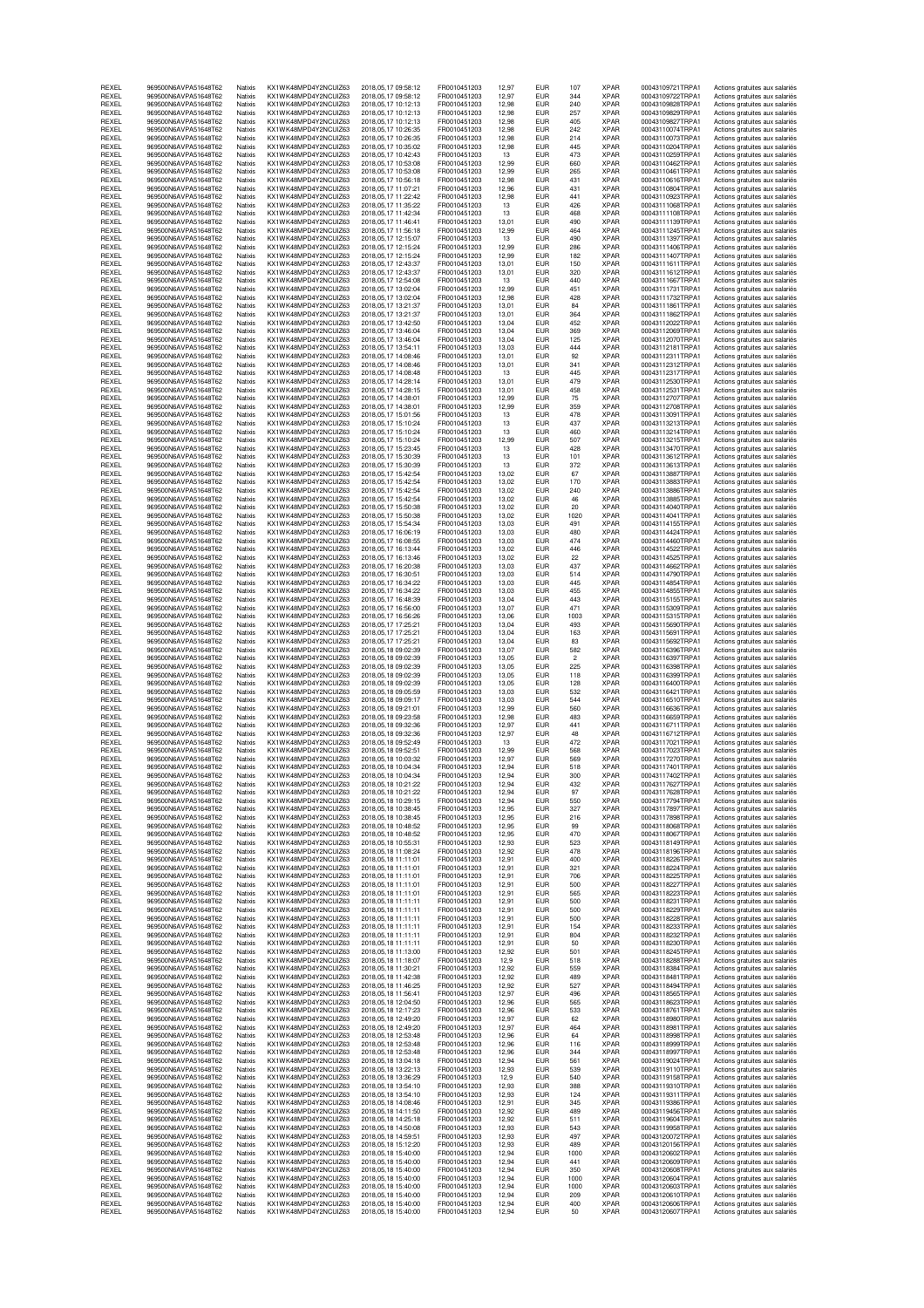| REXEL          | 969500N6AVPA51648T62                         | Natixis            | KX1WK48MPD4Y2NCUIZ63                          | 2018.05.18 15:40:00                            | FR0010451203                 | 12.94          | EUR                      | 55C                     | XPAR                       | 00043120605TRPA1                     | Actions gratuites aux salariés                                   |
|----------------|----------------------------------------------|--------------------|-----------------------------------------------|------------------------------------------------|------------------------------|----------------|--------------------------|-------------------------|----------------------------|--------------------------------------|------------------------------------------------------------------|
| REXEL<br>REXEL | 969500N6AVPA51648T62<br>969500N6AVPA51648T62 | Natixis<br>Natixis | KX1WK48MPD4Y2NCUIZ63<br>KX1WK48MPD4Y2NCUIZ63  | 2018, 05, 18 15: 45: 53<br>2018.05.18 15:48:57 | FR0010451203<br>FR0010451203 | 12,99<br>12.97 | <b>EUR</b><br><b>EUR</b> | 570<br>273              | XPAR<br><b>XPAR</b>        | 00043120810TRPA1                     | Actions gratuites aux salariés                                   |
|                |                                              |                    |                                               |                                                |                              |                |                          |                         |                            | 00043120866TRPA1<br>00043120865TRPA1 | Actions gratuites aux salariés                                   |
| REXEL<br>REXEL | 969500N6AVPA51648T62                         | Natixis            | KX1WK48MPD4Y2NCUIZ63                          | 2018, 05, 18 15: 48: 57                        | FR0010451203                 | 12,97          | <b>EUR</b>               | 297                     | <b>XPAR</b><br><b>XPAR</b> |                                      | Actions gratuites aux salariés                                   |
|                | 969500N6AVPA51648T62                         | Natixis<br>Natixis | KX1WK48MPD4Y2NCUIZ63<br>KX1WK48MPD4Y2NCUIZ63  | 2018, 05, 18 16: 07: 22                        | FR0010451203                 | 12,95          | <b>EUR</b>               | 300<br>26               | <b>XPAR</b>                | 00043121323TRPA1<br>00043121324TRPA1 | Actions gratuites aux salariés                                   |
| REXEL          | 969500N6AVPA51648T62                         |                    |                                               | 2018, 05, 18 16: 07: 22                        | FR0010451203                 | 12,95          | <b>EUR</b>               |                         |                            |                                      | Actions gratuites aux salariés                                   |
| REXEL<br>REXEL | 969500N6AVPA51648T62<br>969500N6AVPA51648T62 | Natixis<br>Natixis | KX1WK48MPD4Y2NCUIZ63<br>KX1WK48MPD4Y2NCUIZ63  | 2018, 05, 18 16: 07: 22<br>2018.05.18 16:23:59 | FR0010451203<br>FR0010451203 | 12,95<br>12.96 | <b>EUR</b><br><b>EUR</b> | 190<br>140              | <b>XPAR</b><br><b>XPAR</b> | 00043121322TRPA1<br>00043121782TRPA1 | Actions gratuites aux salariés<br>Actions gratuites aux salariés |
| REXEL          | 969500N6AVPA51648T62                         | Natixis            | KX1WK48MPD4Y2NCUIZ63                          | 2018, 05, 18 16: 23: 59                        | FR0010451203                 | 12,96          | <b>EUR</b>               | 388                     | <b>XPAR</b>                | 00043121781TRPA1                     | Actions gratuites aux salariés                                   |
| REXEL          | 969500N6AVPA51648T62                         | Natixis            | KX1WK48MPD4Y2NCLIIZ63                         | 2018, 05, 18 16: 31: 12                        | FR0010451203                 | 12,96          | <b>EUR</b>               | 272                     | <b>XPAR</b>                | 00043121994TRPA1                     | Actions gratuites aux salariés                                   |
| REXEL          | 969500N6AVPA51648T62                         | Natixis            | KX1WK48MPD4Y2NCUIZ63                          | 2018, 05, 18 16: 31: 12                        | FR0010451203                 | 12,96          | <b>EUR</b>               | 225                     | <b>XPAR</b>                | 00043121993TRPA1                     | Actions gratuites aux salariés                                   |
| REXEL          | 969500N6AVPA51648T62                         | Natixis            | KX1WK48MPD4Y2NCUIZ63                          | 2018, 05, 18 16: 46: 43                        | FR0010451203                 | 12,96          | <b>EUR</b>               | 98                      | XPAR                       | 00043122438TRPA1                     | Actions gratuites aux salariés                                   |
| REXEL          | 969500N6AVPA51648T62                         | Natixis            | KX1WK48MPD4Y2NCUIZ63                          | 2018, 05, 18 16: 46: 43                        | FR0010451203                 | 12.96          | <b>EUR</b>               | 410                     | <b>XPAR</b>                | 00043122439TRPA1                     | Actions gratuites aux salariés                                   |
| REXEL          | 969500N6AVPA51648T62                         | Natixis            | KX1WK48MPD4Y2NCUIZ63                          | 2018.05.18 16:55:03                            | FR0010451203                 | 12,96          | <b>EUR</b>               | 601                     | <b>XPAR</b>                | 00043122677TRPA1                     | Actions gratuites aux salariés                                   |
| REXEL          | 969500N6AVPA51648T62                         | Natixis            | KX1WK48MPD4Y2NCUIZ63                          | 2018, 05, 18 17: 01: 33                        | FR0010451203                 | 12,98          | <b>EUR</b>               | 561                     | <b>XPAR</b>                | 00043122857TRPA1                     | Actions gratuites aux salariés                                   |
| REXEL          | 969500N6AVPA51648T62                         | Natixis            | KX1WK48MPD4Y2NCUIZ63                          | 2018, 05, 18 17:11:45                          | FR0010451203                 | 12,96          | <b>EUR</b>               | 541                     | <b>XPAR</b>                | 00043123263TRPA1                     | Actions gratuites aux salariés                                   |
| REXEL          | 969500N6AVPA51648T62                         | Natixis            | KX1WK48MPD4Y2NCUIZ63                          | 2018,05,18 17:19:31                            | FR0010451203                 | 12,95          | <b>EUR</b>               | 233                     | <b>XPAR</b>                | 00043123603TRPA1                     | Actions gratuites aux salariés                                   |
| REXEL          | 969500N6AVPA51648T62                         | Natixis            | KX1WK48MPD4Y2NCUIZ63                          | 2018.05.18 17:19:31                            | FR0010451203                 | 12.95          | <b>EUR</b>               | 19                      | <b>XPAR</b>                | 00043123602TRPA1                     | Actions gratuites aux salariés                                   |
| REXEL          | 969500N6AVPA51648T62                         | Natixis            | KX1WK48MPD4Y2NCUIZ63                          | 2018.05.18.17:19:31                            | FR0010451203                 | 12,95          | <b>EUR</b>               | 310                     | <b>XPAR</b>                | 00043123604TRPA1                     | Actions gratuites aux salariés                                   |
| REXEL          | 969500N6AVPA51648T62                         | Natixis            | KX1WK48MPD4Y2NCUIZ63                          | 2018,05,21 09:00:06                            | FR0010451203                 | 12,94          | <b>EUR</b>               | 80                      | <b>XPAR</b>                | 00043124993TRPA1                     | Actions gratuites aux salariés                                   |
| REXEL          | 969500N6AVPA51648T62                         | Natixis            | KX1WK48MPD4Y2NCUIZ63                          | 2018,05,21 09:00:06                            | FR0010451203                 | 12,94          | <b>EUR</b>               | 406                     | <b>XPAR</b>                | 00043124992TRPA1                     | Actions gratuites aux salariés                                   |
| REXEL          | 969500N6AVPA51648T62                         | Natixis            | KX1WK48MPD4Y2NCUIZ63                          | 2018,05,21 09:03:07                            | FR0010451203                 | 13,01          | <b>EUR</b>               | 438                     | XPAR                       | 00043125088TRPA1                     | Actions gratuites aux salariés                                   |
| REXEL          | 969500N6AVPA51648T62                         | Natixis            | KX1WK48MPD4Y2NCUIZ63                          | 2018,05,21 09:03:07                            | FR0010451203                 | 13             | <b>EUR</b>               | 536                     | <b>XPAR</b>                | 00043125089TRPA1                     | Actions gratuites aux salariés                                   |
| REXEL          | 969500N6AVPA51648T62                         | Natixis            | KX1WK48MPD4Y2NCUIZ63                          | 2018.05.21.09:37:31                            | FR0010451203                 | 13,08          | <b>EUR</b>               | 458                     | <b>XPAR</b>                | 00043125454TRPA1                     | Actions gratuites aux salariés                                   |
| REXEL          | 969500N6AVPA51648T62                         | Natixis            | KX1WK48MPD4Y2NCUIZ63                          | 2018,05,21 09:39:32                            | FR0010451203                 | 13,07          | <b>EUR</b>               | $\overline{2}$          | <b>XPAR</b>                | 00043125459TRPA1                     | Actions gratuites aux salariés                                   |
| REXEL          | 969500N6AVPA51648T62                         | Natixis            | KX1WK48MPD4Y2NCUIZ63                          | 2018,05,21 09:39:32                            | FR0010451203                 | 13,07          | <b>EUR</b>               | 339                     | <b>XPAR</b>                | 00043125457TRPA1                     | Actions gratuites aux salariés                                   |
| REXEL          | 969500N6AVPA51648T62                         | Natixis            | KX1WK48MPD4Y2NCUIZ63                          | 2018,05,21 09:39:32                            | FR0010451203                 | 13,07          | <b>EUR</b>               | 122                     | <b>XPAR</b>                | 00043125458TRPA1                     | Actions gratuites aux salariés                                   |
| REXEL          | 969500N6AVPA51648T62                         | Natixis            | KX1WK48MPD4Y2NCUIZ63                          | 2018.05.21 09:40:54                            | FR0010451203                 | 13,05          | <b>EUR</b>               | 263                     | XPAR                       | 00043125480TRPA1                     | Actions gratuites aux salariés                                   |
| REXEL          | 969500N6AVPA51648T62                         | Natixis            | KX1WK48MPD4Y2NCUIZ63                          | 2018.05.21 09:40:54                            | FR0010451203                 | 13,05          | <b>EUR</b>               | 188                     | <b>XPAR</b>                | 00043125481TRPA1                     | Actions gratuites aux salariés                                   |
| REXEL          | 969500N6AVPA51648T62                         | Natixis            | KX1WK48MPD4Y2NCUIZ63                          | 2018, 05, 21 09: 46: 48                        | FR0010451203                 | 12,97          | <b>EUR</b>               | 395                     | <b>XPAR</b>                | 00043125485TRPA1                     | Actions gratuites aux salariés                                   |
| REXEL          | 969500N6AVPA51648T62                         | Natixis            | KX1WK48MPD4Y2NCUIZ63                          | 2018,05,21 09:46:48                            | FR0010451203                 | 12,97          | <b>EUR</b>               | 78                      | <b>XPAR</b>                | 00043125486TRPA1                     | Actions gratuites aux salariés                                   |
| REXEL          | 969500N6AVPA51648T62                         | Natixis            | KX1WK48MPD4Y2NCUIZ63                          | 2018, 05, 21 09: 48: 46                        | FR0010451203                 | 12,91          | <b>EUR</b>               | 531                     | XPAR                       | 00043125489TRPA1                     | Actions gratuites aux salariés                                   |
| REXEL          | 969500N6AVPA51648T62                         | Natixis            | KX1WK48MPD4Y2NCUIZ63                          | 2018.05.21 09:51:53                            | FR0010451203                 | 12.95          | <b>EUR</b>               | 509                     | <b>XPAR</b>                | 00043125499TRPA1                     | Actions gratuites aux salariés                                   |
| REXEL          | 969500N6AVPA51648T62                         | Natixis            | KX1WK48MPD4Y2NCUIZ63                          | 2018.05.21 09:56:19                            | FR0010451203                 | 12,98          | <b>EUR</b>               | 259                     | <b>XPAR</b>                | 00043125528TRPA1                     | Actions gratuites aux salariés                                   |
| REXEL          | 969500N6AVPA51648T62                         | Natixis            | KX1WK48MPD4Y2NCUIZ63                          | 2018,05,21 09:56:19                            | FR0010451203                 | 12,98          | <b>EUR</b>               | 262                     | <b>XPAR</b>                | 00043125527TRPA1                     | Actions gratuites aux salariés                                   |
| REXEL          | 969500N6AVPA51648T62                         | Natixis            | KX1WK48MPD4Y2NCUIZ63                          | 2018,05,21 10:03:23                            | FR0010451203                 | 12,94          | <b>EUR</b>               | 42                      | <b>XPAR</b>                | 00043125545TRPA1                     | Actions gratuites aux salariés                                   |
| REXEL          | 969500N6AVPA51648T62                         | Natixis            | KX1WK48MPD4Y2NCUIZ63                          | 2018,05,21 10:03:23                            | FR0010451203                 | 12,94          | <b>EUR</b>               | 426                     | <b>XPAR</b>                | 00043125544TRPA1                     | Actions gratuites aux salariés                                   |
| REXEL          | 969500N6AVPA51648T62                         | Natixis            | KX1WK48MPD4Y2NCUIZ63                          | 2018.05.21 10:12:53                            | FR0010451203                 | 12.94          | <b>EUR</b>               | 6                       | <b>XPAR</b>                | 00043125563TRPA1                     | Actions gratuites aux salariés                                   |
| REXEL          | 969500N6AVPA51648T62                         | Natixis            | KX1WK48MPD4Y2NCUIZ63                          | 2018,05,21 10:12:53                            | FR0010451203                 | 12,94          | <b>EUR</b>               | 493                     | <b>XPAR</b>                | 00043125564TRPA1                     | Actions gratuites aux salariés                                   |
| REXEL          | 969500N6AVPA51648T62                         | Natixis            | KX1WK48MPD4Y2NCUIZ63                          | 2018, 05, 21 10: 23: 06                        | FR0010451203                 | 12,94          | <b>EUR</b>               | 480                     | <b>XPAR</b>                | 00043125585TRPA1                     | Actions gratuites aux salariés                                   |
| REXEL          | 969500N6AVPA51648T62                         | Natixis            | KX1WK48MPD4Y2NCUIZ63                          | 2018,05,21 10:32:09                            | FR0010451203                 | 12,95          | <b>EUR</b>               | 75                      | <b>XPAR</b>                | 00043125633TRPA1                     | Actions gratuites aux salariés                                   |
| REXEL          | 969500N6AVPA51648T62                         | Natixis            | KX1WK48MPD4Y2NCUIZ63                          | 2018,05,21 10:32:09                            | FR0010451203                 | 12,95          | <b>EUR</b>               | 417                     | <b>XPAR</b>                | 00043125634TRPA1                     | Actions gratuites aux salariés                                   |
| REXEL          | 969500N6AVPA51648T62                         | Natixis            | KX1WK48MPD4Y2NCUIZ63                          | 2018,05,21 10:35:00                            | FR0010451203                 | 12.94          | <b>EUR</b>               | 85                      | <b>XPAR</b>                | 00043125648TRPA1                     | Actions gratuites aux salariés                                   |
| REXEL          | 969500N6AVPA51648T62                         | Natixis            | KX1WK48MPD4Y2NCUIZ63                          | 2018,05,21 10:35:00                            | FR0010451203                 | 12,94          | <b>EUR</b>               | 348                     | <b>XPAR</b>                | 00043125649TRPA1                     | Actions gratuites aux salariés                                   |
| REXEL          | 969500N6AVPA51648T62                         | Natixis            | KX1WK48MPD4Y2NCUIZ63                          | 2018,05,21 10:47:23                            | FR0010451203                 | 12,96          | <b>EUR</b>               | 487                     | <b>XPAR</b>                | 00043125743TRPA1                     | Actions gratuites aux salariés                                   |
| REXEL          | 969500N6AVPA51648T62                         | Natixis            | KX1WK48MPD4Y2NCUIZ63                          | 2018, 05, 21 10: 47: 23                        | FR0010451203                 | 12,96          | <b>EUR</b>               | $\overline{\mathbf{c}}$ | <b>XPAR</b>                | 00043125744TRPA1                     | Actions gratuites aux salariés                                   |
| REXEL<br>REXEL | 969500N6AVPA51648T62                         | Natixis<br>Natixis | KX1WK48MPD4Y2NCUIZ63<br>KX1WK48MPD4Y2NCLIIZ63 | 2018,05,21 11:13:03<br>2018.05.21 11:21:19     | FR0010451203                 | 12,98<br>12.97 | <b>EUR</b><br><b>EUR</b> | 442<br>529              | <b>XPAR</b><br><b>XPAR</b> | 00043125874TRPA1<br>00043125896TRPA1 | Actions gratuites aux salariés<br>Actions gratuites aux salariés |
| REXEL          | 969500N6AVPA51648T62<br>969500N6AVPA51648T62 |                    | KX1WK48MPD4Y2NCUIZ63                          | 2018.05.21 11:46:10                            | FR0010451203<br>FR0010451203 |                | <b>EUR</b>               | 449                     | <b>XPAR</b>                | 00043126024TRPA1                     | Actions gratuites aux salariés                                   |
| REXEL          | 969500N6AVPA51648T62                         | Natixis<br>Natixis | KX1WK48MPD4Y2NCUIZ63                          | 2018, 05, 21 11:50: 03                         | FR0010451203                 | 12,96<br>12,95 | <b>EUR</b>               | 465                     | <b>XPAR</b>                | 00043126050TRPA1                     |                                                                  |
| REXEL          | 969500N6AVPA51648T62                         | Natixis            | KX1WK48MPD4Y2NCUIZ63                          | 2018,05,21 12:01:10                            | FR0010451203                 | 12,96          | <b>EUR</b>               | 219                     | <b>XPAR</b>                | 00043126117TRPA1                     | Actions gratuites aux salariés<br>Actions gratuites aux salariés |
| REXEL          | 969500N6AVPA51648T62                         | Natixis            | KX1WK48MPD4Y2NCUIZ63                          | 2018,05,21 12:01:10                            | FR0010451203                 | 12,96          | <b>EUR</b>               | 114                     | XPAR                       | 00043126119TRPA1                     | Actions gratuites aux salariés                                   |
| REXEL          | 969500N6AVPA51648T62                         | Natixis            | KX1WK48MPD4Y2NCUIZ63                          | 2018, 05, 21 12: 01: 10                        | FR0010451203                 | 12.96          | <b>EUR</b>               | 105                     | <b>XPAR</b>                | 00043126118TRPA1                     | Actions gratuites aux salariés                                   |
| REXEL          | 969500N6AVPA51648T62                         | Natixis            | KX1WK48MPD4Y2NCUIZ63                          | 2018.05.21 12:06:42                            | FR0010451203                 | 12,95          | <b>EUR</b>               | 504                     | <b>XPAR</b>                | 00043126132TRPA1                     | Actions gratuites aux salariés                                   |
| REXEL          | 969500N6AVPA51648T62                         | Natixis            | KX1WK48MPD4Y2NCUIZ63                          | 2018, 05, 21 12: 27: 10                        | FR0010451203                 | 12,98          | <b>EUR</b>               | 441                     | <b>XPAR</b>                | 00043126237TRPA1                     | Actions gratuites aux salariés                                   |
| REXEL          | 969500N6AVPA51648T62                         | Natixis            | KX1WK48MPD4Y2NCUIZ63                          | 2018, 05, 21 12: 34: 34                        | FR0010451203                 | 12,96          | <b>EUR</b>               | 192                     | <b>XPAR</b>                | 00043126258TRPA1                     | Actions gratuites aux salariés                                   |
| REXEL          | 969500N6AVPA51648T62                         | Natixis            | KX1WK48MPD4Y2NCUIZ63                          | 2018, 05, 21 12: 34: 34                        | FR0010451203                 | 12,96          | <b>EUR</b>               | 335                     | <b>XPAR</b>                | 00043126257TRPA1                     | Actions gratuites aux salariés                                   |
| REXEL          | 969500N6AVPA51648T62                         | Natixis            | KX1WK48MPD4Y2NCUIZ63                          | 2018.05.21 12:48:12                            | FR0010451203                 | 12.96          | <b>EUR</b>               | 302                     | <b>XPAR</b>                | 00043126272TRPA1                     | Actions gratuites aux salariés                                   |
| REXEL          | 969500N6AVPA51648T62                         | Natixis            | KX1WK48MPD4Y2NCUIZ63                          | 2018.05.21 12:51:08                            | FR0010451203                 | 12,96          | <b>EUR</b>               | 178                     | <b>XPAR</b>                | 00043126281TRPA1                     | Actions gratuites aux salariés                                   |
| REXEL          | 969500N6AVPA51648T62                         | Natixis            | KX1WK48MPD4Y2NCUIZ63                          | 2018, 05, 21 13: 05: 35                        | FR0010451203                 | 12,96          | <b>EUR</b>               | 241                     | <b>XPAR</b>                | 00043126307TRPA1                     | Actions gratuites aux salariés                                   |
| REXEL          | 969500N6AVPA51648T62                         | Natixis            | KX1WK48MPD4Y2NCUIZ63                          | 2018.05.21 13:05:35                            | FR0010451203                 | 12.96          | <b>EUR</b>               | 227                     | <b>XPAR</b>                | 00043126308TRPA1                     | Actions gratuites aux salariés                                   |
| REXEL          | 969500N6AVPA51648T62                         | Natixis            | KX1WK48MPD4Y2NCUIZ63                          | 2018, 05, 21 13:12:43                          | FR0010451203                 | 12,98          | <b>EUR</b>               | 457                     | XPAR                       | 00043126323TRPA1                     | Actions gratuites aux salariés                                   |
| REXEL          | 969500N6AVPA51648T62                         | Natixis            | KX1WK48MPD4Y2NCUIZ63                          | 2018, 05, 21 13: 26: 45                        | FR0010451203                 | 13             | <b>EUR</b>               | 442                     | <b>XPAR</b>                | 00043126342TRPA1                     | Actions gratuites aux salariés                                   |
| REXEL          | 969500N6AVPA51648T62                         | Natixis            | KX1WK48MPD4Y2NCUIZ63                          | 2018, 05, 21 13: 41: 58                        | FR0010451203                 | 13             | <b>EUR</b>               | 95                      | <b>XPAR</b>                | 00043126359TRPA1                     | Actions gratuites aux salariés                                   |
| REXEL          | 969500N6AVPA51648T62                         | Natixis            | KX1WK48MPD4Y2NCUIZ63                          | 2018, 05, 21 13: 41: 58                        | FR0010451203                 | 13             | <b>EUR</b>               | 338                     | <b>XPAR</b>                | 00043126358TRPA1                     | Actions gratuites aux salariés                                   |
| REXEL          | 969500N6AVPA51648T62                         | Natixis            | KX1WK48MPD4Y2NCUIZ63                          | 2018.05.21 13:53:26                            | FR0010451203                 | 13.02          | <b>EUR</b>               | 127                     | <b>XPAR</b>                | 00043126389TRPA1                     | Actions gratuites aux salariés                                   |
| REXEL          | 969500N6AVPA51648T62                         | Natixis            | KX1WK48MPD4Y2NCUIZ63                          | 2018, 05, 21 13: 53: 26                        | FR0010451203                 | 13,02          | <b>EUR</b>               | 380                     | <b>XPAR</b>                | 00043126390TRPA1                     | Actions gratuites aux salariés                                   |
| REXEL          | 969500N6AVPA51648T62                         | Natixis            | KX1WK48MPD4Y2NCUIZ63                          | 2018, 05, 21 14: 04: 16                        | FR0010451203                 | 13,02          | <b>EUR</b>               | 432                     | <b>XPAR</b>                | 00043126397TRPA1                     | Actions gratuites aux salariés                                   |
| REXEL          | 969500N6AVPA51648T62                         | Natixis            | KX1WK48MPD4Y2NCUIZ63                          | 2018, 05, 21 14: 21: 50                        | FR0010451203                 |                |                          | 249                     | <b>XPAR</b>                | 00043126417TRPA1                     |                                                                  |
| REXEL          | 969500N6AVPA51648T62                         |                    |                                               |                                                |                              | 13,01          | <b>EUR</b>               |                         |                            |                                      | Actions gratuites aux salariés                                   |
| REXEL          | 969500N6AVPA51648T62                         | Natixis            | KX1WK48MPD4Y2NCUIZ63                          | 2018, 05, 21 14: 21: 50                        | FR0010451203                 | 13,01          | <b>EUR</b>               | 191                     | <b>XPAR</b>                | 00043126416TRPA1                     | Actions gratuites aux salariés                                   |
| REXEL          |                                              | Natixis            | KX1WK48MPD4Y2NCUIZ63                          | 2018.05.21 14:36:29                            | FR0010451203                 | 13,02          | <b>EUR</b>               | 435                     | <b>XPAR</b>                | 00043126446TRPA1                     | Actions gratuites aux salariés                                   |
| REXEL          | 969500N6AVPA51648T62                         | Natixis            | KX1WK48MPD4Y2NCUIZ63                          | 2018, 05, 21 14: 38: 02                        | FR0010451203                 | 13,01          | <b>EUR</b>               | 383                     | XPAR                       | 00043126449TRPA1                     | Actions gratuites aux salariés                                   |
|                | 969500N6AVPA51648T62                         | Natixis            | KX1WK48MPD4Y2NCUIZ63                          | 2018.05.21 14:39:37                            | FR0010451203                 | 13,01          | <b>EUR</b>               | 141                     | <b>XPAR</b>                | 00043126456TRPA1                     | Actions gratuites aux salariés                                   |
| REXEL          | 969500N6AVPA51648T62                         | Natixis            | KX1WK48MPD4Y2NCUIZ63                          | 2018.05.21 14:54:29                            | FR0010451203                 | 13             | <b>EUR</b>               | 79                      | <b>XPAR</b>                | 00043126486TRPA1                     | Actions gratuites aux salariés                                   |
| REXEL          | 969500N6AVPA51648T62                         | Natixis            | KX1WK48MPD4Y2NCUIZ63                          | 2018.05.21 14:54:29                            | FR0010451203                 | 13             | <b>EUR</b>               | 365                     | <b>XPAR</b>                | 00043126487TRPA1                     | Actions gratuites aux salariés                                   |
| REXEL          | 969500N6AVPA51648T62                         | Natixis            | KX1WK48MPD4Y2NCUIZ63                          | 2018.05.21 15:04:21                            | FR0010451203                 | 13             | <b>EUR</b>               | 517                     | <b>XPAR</b>                | 00043126507TRPA1                     | Actions gratuites aux salariés                                   |
| REXEL          | 969500N6AVPA51648T62                         | Natixis            | KX1WK48MPD4Y2NCUIZ63                          | 2018, 05, 21 15:17: 04                         | FR0010451203                 | 13             | <b>EUR</b>               | 437                     | <b>XPAR</b>                | 00043126552TRPA1                     | Actions gratuites aux salariés                                   |
| REXEL          | 969500N6AVPA51648T62                         | Natixis            | KX1WK48MPD4Y2NCUIZ63                          | 2018.05.21 15:22:20                            | FR0010451203                 | 13,06          | <b>EUR</b>               | 476                     | <b>XPAR</b>                | 00043126569TRPA1                     | Actions gratuites aux salariés                                   |
| REXEL          | 969500N6AVPA51648T62                         | Natixis            | KX1WK48MPD4Y2NCUIZ63                          | 2018, 05, 21 15: 27: 55                        | FR0010451203                 | 13,05          | <b>EUR</b>               | 494                     | <b>XPAR</b>                | 00043126585TRPA1                     | Actions gratuites aux salariés                                   |
| REXEL          | 969500N6AVPA51648T62                         | Natixis            | KX1WK48MPD4Y2NCUIZ63<br>KX1WK48MPD4Y2NCLIIZ63 | 2018.05.21 15:32:30                            | FR0010451203                 | 13,03          | <b>EUR</b>               | 272                     | <b>XPAR</b>                | 00043126607TRPA1                     | Actions gratuites aux salariés                                   |
| REXEL          | 969500N6AVPA51648T62                         | Natixis            |                                               | 2018.05.21 15:32:30                            | FR0010451203                 | 13,03          | <b>EUR</b>               | 225                     | <b>XPAR</b>                | 00043126608TRPA1                     | Actions gratuites aux salariés                                   |
| REXEL<br>REXEL | 969500N6AVPA51648T62<br>969500N6AVPA51648T62 | Natixis<br>Natixis | KX1WK48MPD4Y2NCUIZ63<br>KX1WK48MPD4Y2NCUIZ63  | 2018, 05, 21 15: 46: 58                        | FR0010451203                 | 13,03          | <b>EUR</b><br><b>EUR</b> | 289<br>142              | XPAR<br><b>XPAR</b>        | 00043126653TRPA1                     | Actions gratuites aux salariés                                   |
|                | 969500N6AVPA51648T62                         | Natixis            | KX1WK48MPD4Y2NGUIZ63                          | 2018,05,21 15:46:58<br>2018.05.21 15:48:16     | FR0010451203<br>FR0010451203 | 13,03          | EUR                      |                         | <b>XPAH</b>                | 00043126652TRPA1<br>000431266551HPA1 | Actions gratuites aux salariés                                   |
| HEXEL          | 969500N6AVPA51648T62                         | Natixis            | KX1WK48MPD4Y2NCUIZ63                          | 2018.05.21 15:48:16                            | FR0010451203                 | 13,03<br>13,03 | <b>EUR</b>               | 278<br>231              | <b>XPAR</b>                | 00043126654TRPA1                     | Actions gratuites aux salaries<br>Actions gratuites aux salariés |
| REXEL<br>REXEL | 969500N6AVPA51648T62                         | Natixis            | KX1WK48MPD4Y2NCUIZ63                          | 2018.05.21 15:55:46                            | FR0010451203                 | 13,04          | <b>EUR</b>               | 80                      | <b>XPAR</b>                | 00043126682TRPA1                     | Actions gratuites aux salariés                                   |
| REXEL          | 969500N6AVPA51648T62                         | Natixis            | KX1WK48MPD4Y2NCUIZ63                          | 2018, 05, 21 15:55:46                          | FR0010451203                 | 13,04          | <b>EUR</b>               | 398                     | <b>XPAR</b>                | 00043126681TRPA1                     | Actions gratuites aux salariés                                   |
| REXEL          | 969500N6AVPA51648T62                         | Natixis            | KX1WK48MPD4Y2NCUIZ63                          | 2018,05,21 16:01:41                            | FR0010451203                 | 13,03          | <b>EUR</b>               | 468                     | <b>XPAR</b>                | 00043126713TRPA1                     | Actions gratuites aux salariés                                   |
| REXEL          | 969500N6AVPA51648T62                         | Natixis            | KX1WK48MPD4Y2NCUIZ63                          | 2018, 05, 21 16: 08: 27                        | FR0010451203                 | 13,05          | <b>EUR</b>               | 504                     | <b>XPAR</b>                | 00043126728TRPA1                     | Actions gratuites aux salariés                                   |
| REXEL          | 969500N6AVPA51648T62                         | Natixis            | KX1WK48MPD4Y2NCUIZ63                          | 2018, 05, 21 16: 20: 57                        | FR0010451203                 | 13,05          | <b>EUR</b>               | 527                     | <b>XPAR</b>                | 00043126755TRPA1                     | Actions gratuites aux salariés                                   |
| REXEL          | 969500N6AVPA51648T62                         | Natixis            | KX1WK48MPD4Y2NCUIZ63                          | 2018, 05, 21 16: 20: 57                        | FR0010451203                 | 13,05          | <b>EUR</b>               | 445                     | <b>XPAR</b>                | 00043126756TRPA1                     | Actions gratuites aux salariés                                   |
| REXEL          | 969500N6AVPA51648T62                         | Natixis            | KX1WK48MPD4Y2NCUIZ63                          | 2018, 05, 21 16: 23: 42                        | FR0010451203                 | 13,04          | <b>EUR</b>               | 505                     | <b>XPAR</b>                | 00043126766TRPA1                     | Actions gratuites aux salariés                                   |
| REXEL          | 969500N6AVPA51648T62                         | Natixis            | KX1WK48MPD4Y2NCUIZ63                          | 2018, 05, 21 16: 43: 10                        | FR0010451203                 | 13.07          | <b>EUR</b>               | 329                     | <b>XPAR</b>                | 00043126884TRPA1                     | Actions gratuites aux salariés                                   |
| REXEL          | 969500N6AVPA51648T62                         | Natixis            | KX1WK48MPD4Y2NCUIZ63                          | 2018,05,21 16:43:10                            | FR0010451203                 | 13,07          | <b>EUR</b>               | 165                     | <b>XPAR</b>                | 00043126885TRPA1                     | Actions gratuites aux salariés                                   |
| REXEL          | 969500N6AVPA51648T62                         | Natixis            | KX1WK48MPD4Y2NCUIZ63                          | 2018, 05, 21 16: 48: 41                        | FR0010451203                 | 13,08          | <b>EUR</b>               | 342                     | <b>XPAR</b>                | 00043126998TRPA1                     | Actions gratuites aux salariés                                   |
| REXEL          | 969500N6AVPA51648T62                         | Natixis            | KX1WK48MPD4Y2NCUIZ63                          | 2018, 05, 21 16: 48: 41                        | FR0010451203                 | 13,08          | <b>EUR</b>               | 175                     | <b>XPAR</b>                | 00043126999TRPA1                     | Actions gratuites aux salariés                                   |
| REXEL          | 969500N6AVPA51648T62                         | Natixis            | KX1WK48MPD4Y2NCUIZ63                          | 2018, 05, 21 16:50:37                          | FR0010451203                 | 13,07          | <b>EUR</b>               | 677                     | <b>XPAR</b>                | 00043127054TRPA1                     | Actions gratuites aux salariés                                   |
| REXEL          | 969500N6AVPA51648T62                         | Natixis            | KX1WK48MPD4Y2NCUIZ63                          | 2018,05,21 16:51:31                            | FR0010451203                 | 13.08          | <b>EUR</b>               | 478                     | <b>XPAR</b>                | 00043127067TRPA1                     | Actions gratuites aux salariés                                   |
| REXEL          | 969500N6AVPA51648T62                         | Natixis            | KX1WK48MPD4Y2NCUIZ63                          | 2018, 05, 21 16:55:46                          | FR0010451203                 | 13,07          | <b>EUR</b>               | 433                     | <b>XPAR</b>                | 00043127095TRPA1                     | Actions gratuites aux salariés                                   |
| REXEL          | 969500N6AVPA51648T62                         | Natixis            | KX1WK48MPD4Y2NCUIZ63                          | 2018, 05, 21 16: 57: 16                        | FR0010451203                 | 13,07          | <b>EUR</b>               | 430                     | <b>XPAR</b>                | 00043127102TRPA1                     | Actions gratuites aux salariés                                   |
| REXEL          | 969500N6AVPA51648T62                         | Natixis            | KX1WK48MPD4Y2NCUIZ63                          | 2018, 05, 21 17: 05: 28                        | FR0010451203                 | 13,09          | <b>EUR</b>               | 579                     | <b>XPAR</b>                | 00043127168TRPA1                     | Actions gratuites aux salariés                                   |
| REXEL          | 969500N6AVPA51648T62<br>969500N6AVPA51648T62 | Natixis            | KX1WK48MPD4Y2NCUIZ63                          | 2018, 05, 21 17: 06: 37                        | FR0010451203                 | 13,09          | <b>EUR</b>               | 434                     | <b>XPAR</b>                | 00043127182TRPA1                     | Actions gratuites aux salariés                                   |
| REXEL          |                                              | Natixis            | KX1WK48MPD4Y2NCUIZ63                          | 2018.05.21 17:10:51                            | FR0010451203                 | 13.09          | <b>EUR</b>               | 502                     | <b>XPAR</b>                | 00043127200TRPA1                     | Actions gratuites aux salariés                                   |
| REXEL          | 969500N6AVPA51648T62<br>969500N6AVPA51648T62 | Natixis            | KX1WK48MPD4Y2NCUIZ63                          | 2018, 05, 21 17:11:54                          | FR0010451203                 | 13,09          | <b>EUR</b>               | 514                     | <b>XPAR</b>                | 00043127208TRPA1                     | Actions gratuites aux salariés                                   |
| REXEL          |                                              | Natixis            | KX1WK48MPD4Y2NCUIZ63                          | 2018, 05, 21 17:16:01                          | FR0010451203                 | 13,09          | <b>EUR</b>               | 502                     | <b>XPAR</b>                | 00043127237TRPA1                     | Actions gratuites aux salariés                                   |
| REXEL          | 969500N6AVPA51648T62                         | Natixis            | KX1WK48MPD4Y2NCUIZ63                          | 2018, 05, 21 17: 22: 40                        | FR0010451203                 | 13,09          | <b>EUR</b>               | 446                     | <b>XPAR</b>                | 00043127292TRPA1                     | Actions gratuites aux salariés                                   |
| REXEL          | 969500N6AVPA51648T62<br>969500N6AVPA51648T62 | Natixis            | KX1WK48MPD4Y2NCUIZ63<br>KX1WK48MPD4Y2NCUIZ63  | 2018, 05, 21 17: 24: 19                        | FR0010451203<br>FR0010451203 | 13,09          | <b>EUR</b>               | 455<br>8                | <b>XPAR</b><br><b>XPAR</b> | 00043127302TRPA1<br>00043127329TRPA1 | Actions gratuites aux salariés                                   |
| REXEL          | 969500N6AVPA51648T62                         | Natixis<br>Natixis |                                               | 2018, 05, 21 17: 27: 16                        |                              | 13,09          | <b>EUR</b>               | 300                     | <b>XPAR</b>                |                                      | Actions gratuites aux salariés                                   |
| REXEL<br>REXEL | 969500N6AVPA51648T62                         | Natixis            | KX1WK48MPD4Y2NCUIZ63<br>KX1WK48MPD4Y2NCUIZ63  | 2018, 05, 21 17: 27: 16<br>2018,05,21 17:28:00 | FR0010451203<br>FR0010451203 | 13,09<br>13,1  | <b>EUR</b><br><b>EUR</b> | 169                     | <b>XPAR</b>                | 00043127328TRPA1<br>00043127338TRPA1 | Actions gratuites aux salariés<br>Actions gratuites aux salariés |